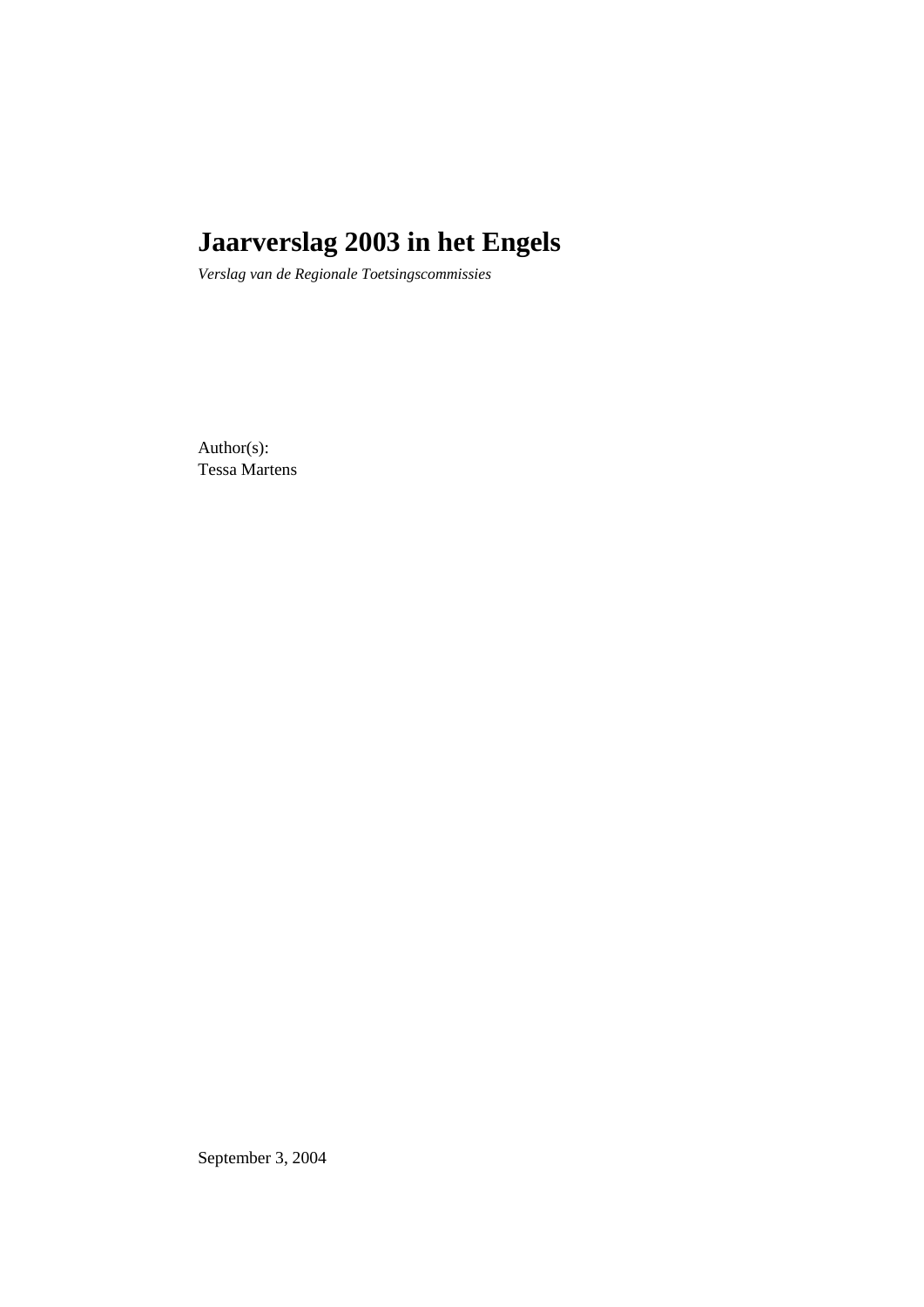# **Contents** *Page*

1.1.1.1.1 1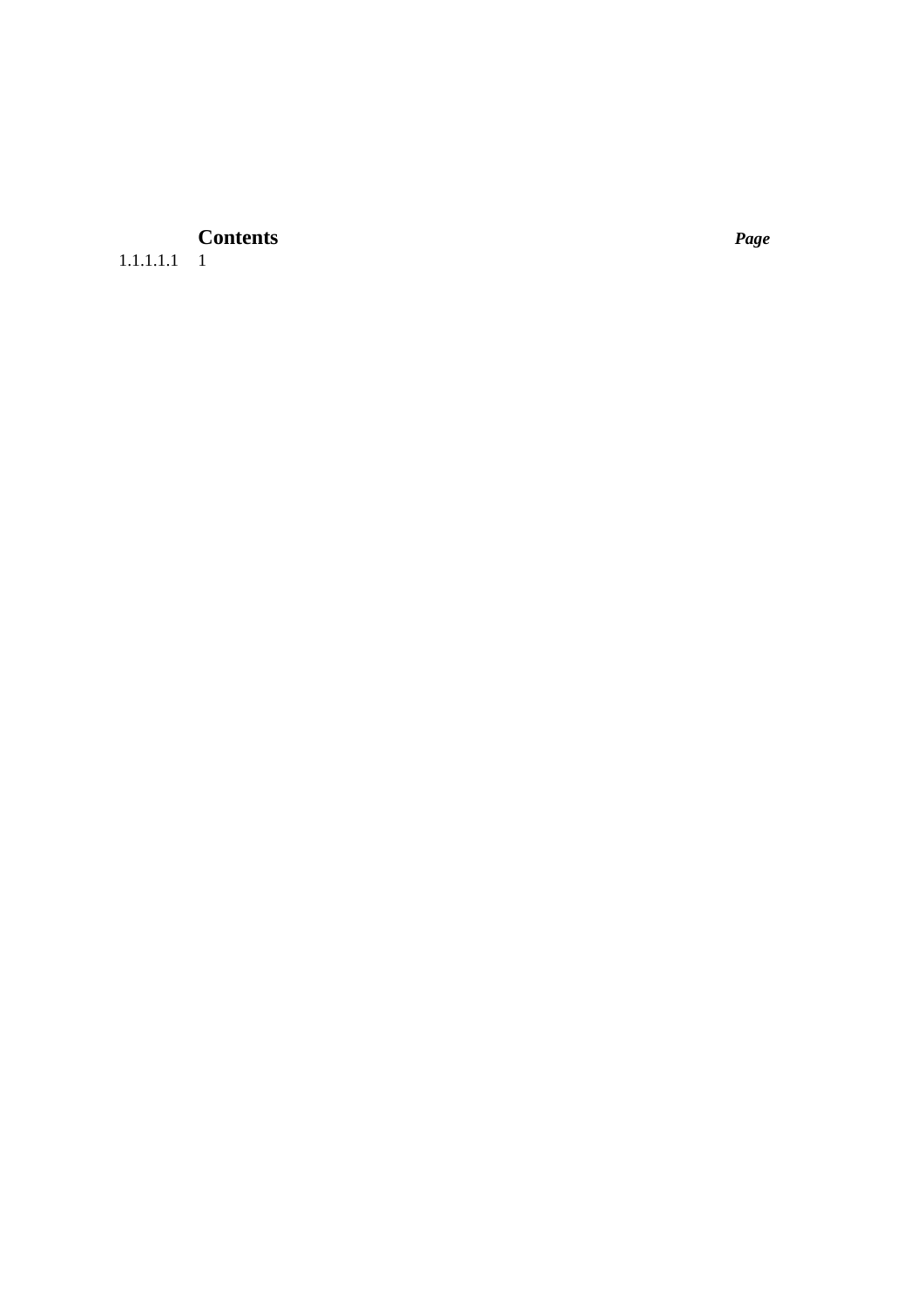2003 ANNUAL REPORT

Regional euthanasia review committees

**Contents**

**Foreword**

**Introduction**

**Chapter I** Committee activities **Working procedures**

**Chapter II Nationwide overview**

# **Chapter III**

**1. Introduction to case histories** *2. Powers of the committees 3. Due care criteria Voluntary and well-considered request* **Intolerable suffering with no prospect of improvement (c) Informing the patient (d) No reasonable alternatives (e) Independent assessment (f) Performance of euthanasia in accordance with good medical practice 4. Reporting 5. SCEN project**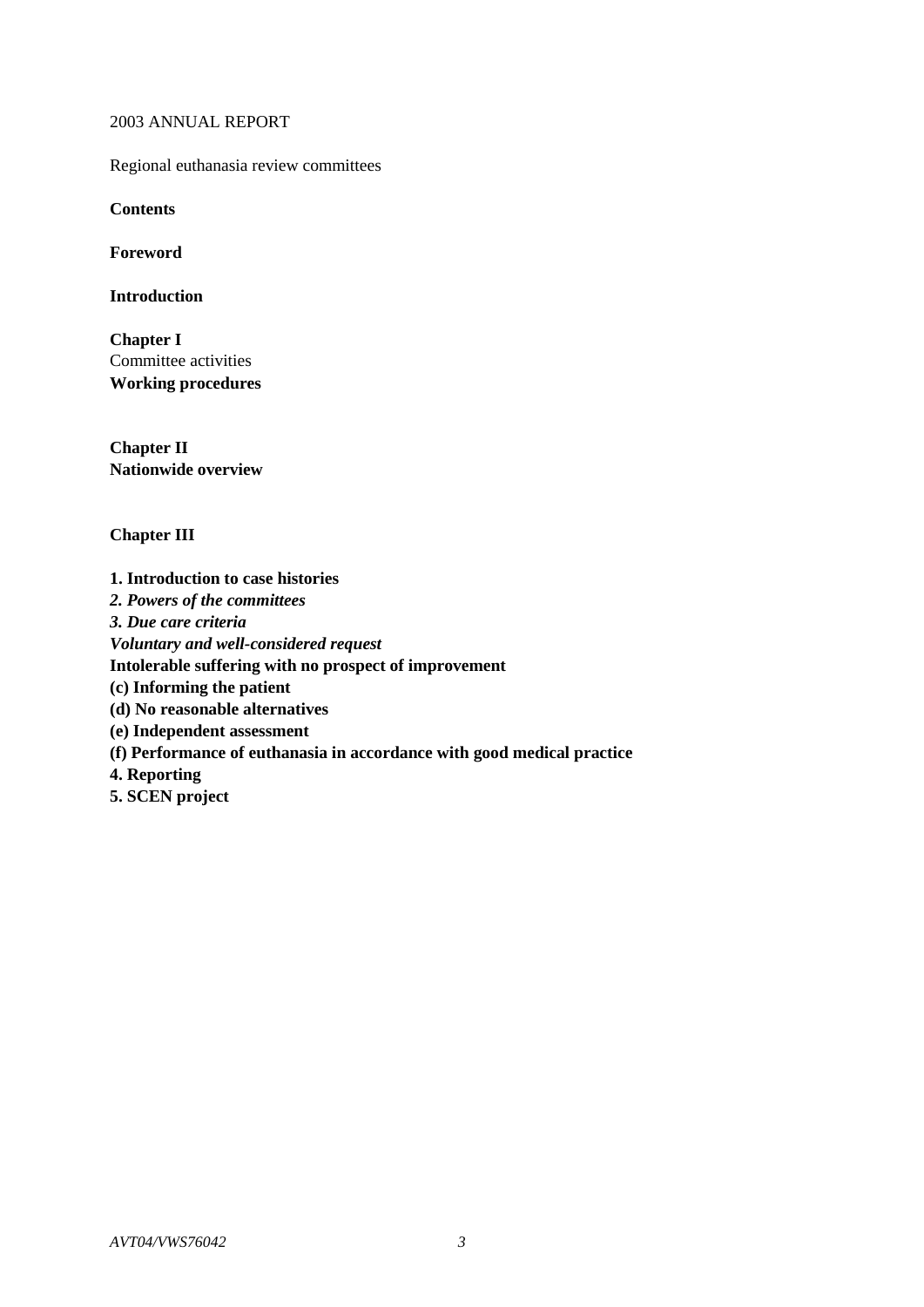# **Foreword**

The results of the evaluation by Professors Van der Wal and Van der Maas of how medical decisions at the end of life are actually reached were published in mid-2003. One of the main purposes of the evaluation was to determine how the review procedure operates in practice.<sup>1</sup>

The first findings were that most physicians have a positive attitude to the review procedure and that there is considerable uniformity in the committees' assessments. The evaluation also showed that the notification rate (as measured in 2001) has risen since the previous evaluation in 1996, especially among general practitioners.<sup>2</sup> This is important because euthanasia is mostly carried out by general practitioners. The increase in willingness to notify has largely taken place since the Euthanasia in the Netherlands Support and Assessment project (SCEN) was introduced. This suggests that the project should be extended to specialists and to physicians working in nursing homes.

However, the committees' previous annual reports pointed to a declining trend in the number of notifications, a trend that resumed this year. In 2003 there were 1,815 notifications of euthanasia and assisted suicide. In eight cases the committees found that the attending physician had not acted in accordance with the statutory due care criteria. The evaluation does not indicate the exact reason for this declining trend. What is apparent is that the quality of palliative care for patients in the final stages of life has increased owing to physicians' greater knowledge and experience in this field.

The evaluation findings suggest that improved palliative care in the Netherlands has to some extent reduced the number of requests for and incidence of euthanasia. However, no firm conclusions can be drawn on the basis of the findings. $3$ 

It is important to gain a better understanding of the background to these issues, in the interests of a clearer social and political debate and the development of medicoethical and legal policy on specific issues, such as the boundary between euthanasia and what is known as terminal sedation.

Arnhem, May 2004

R.P. de Valk-van Marwijk Kooy Coordinating chair of the regional euthanasia review committees

<sup>1</sup> The results of the evaluation appeared in the report *Medische besluitvorming aan het einde van het leven: de praktijk en de toetsingsprocedure euthanasie*, G. van der Wal, A. van der Heide, B.D. Onwuteaka-Philipsen and P.J. van der Maas, Amsterdam/Rotterdam, 2003.

 $2^{2}$  The evaluation was confined to the 1998-2002 review procedure as set out in an order in council based on Section 10 of the Burial and Cremation Act. This procedure remained applicable until 1 April 2002, when the Termination of Life on Request and Assisted Suicide (Review Procedures) Act came into force.

<sup>3</sup> See also the aforementioned evaluation report *Medische besluitvorming aan het einde van het leven*: *de praktijk en de toetsingsprocedure euthanasie*, Amsterdam/Rotterdam, 2003 pp. 197 and 198.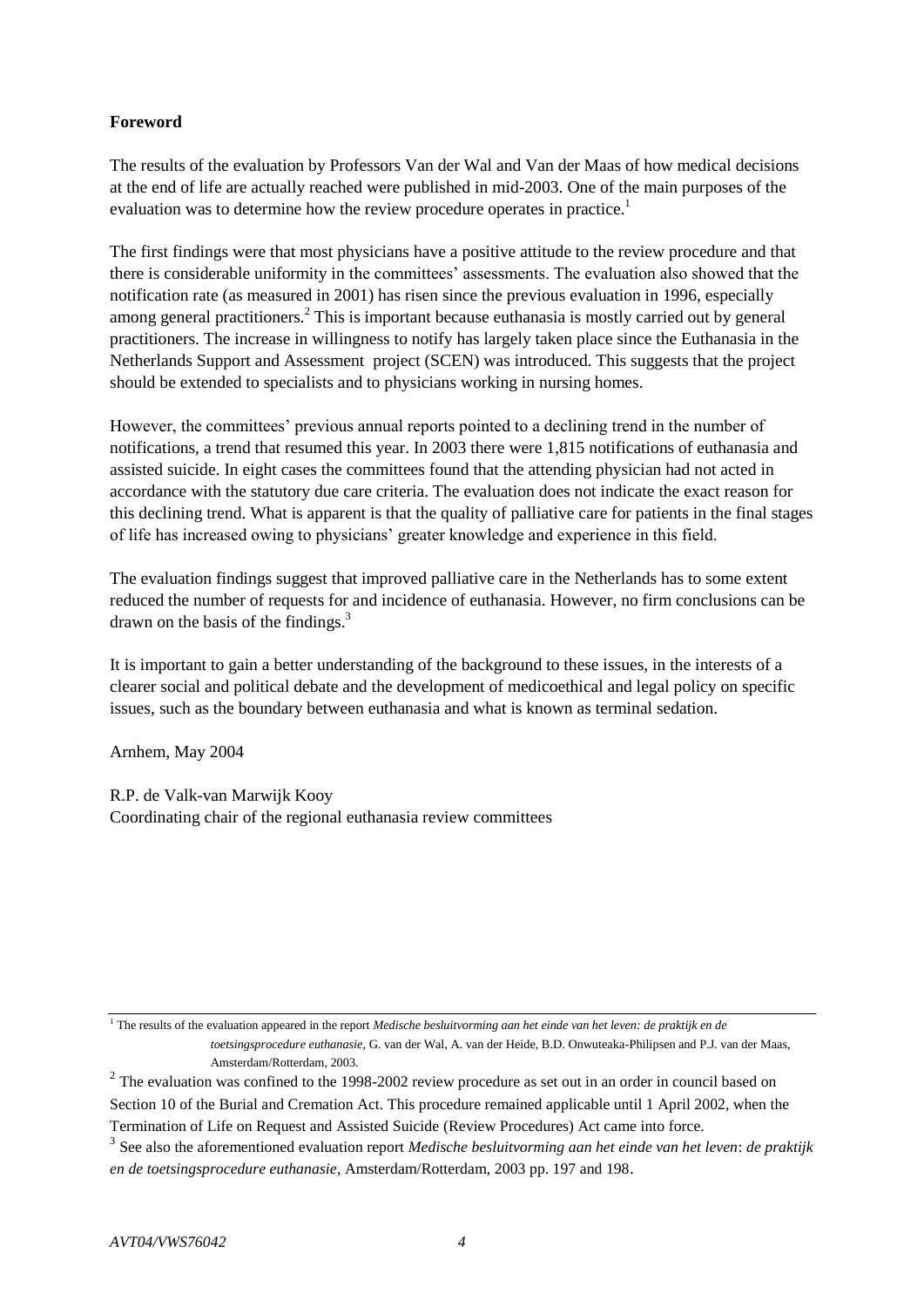# **Introduction**

The year under review was the first full calendar year in which the regional euthanasia review committees (referred to in the remainder of this report as 'the committees') reached decisions in accordance with the Termination of Life on Request and Assisted Suicide (Review Procedures) Act (referred to in the remainder of this report as 'the Act'), which came into force on 1 April 2002.

In essence, the statutory notification rules prescribe that physicians who terminate life on request or provide assistance with suicide are no longer deemed to have committed a crime, provided they have complied with the due care criteria set out in the Act and have notified the municipal pathologist of their action. Any other life-terminating procedure remains a criminal offence. The notification rules do not apply to life-terminating procedures that are not expressly requested. No separate arrangements have yet been made for the latter, and for the time being they are still governed by the 1994 notification rules, which require the municipal pathologist to refer to the public prosecutor all cases in which termination of life was not expressly requested.

In the year under review, the committees were again confronted with new issues and unusual circumstances in the cases submitted to them. There were also a number of matters that had come up in previous years but had not yet been clarified. As in previous years, the committees have used case histories to illustrate these points. Specific cases make clear how the committees work and what particular issues they had to deal with in 2003.

The committees emphasise that a number of the cases described in this report were unusual. However, the great majority of cases did not present any assessment problems. Three examples of these are given in the first section of Chapter III.

At the request of the Minister of Health, Welfare and Sport and the Minister of Justice, and in cooperation with the committees, the notification rules for euthanasia and assisted suicide were evaluated by Professors Van der Wal and Van der Maas, whose findings were published in May 2003 (see also foreword). They concluded that the 1998-2002 review procedure<sup>4</sup> had achieved a number of its objectives, but not all of them. They made proposals to improve the review procedure, but saw no need for drastic changes. The committees have adopted the recommendations to make improvements by means of information, feedback to physicians about how they have complied with the due care criteria and openness about how cases are reviewed. At the same time, the committees point out that they have already paid attention to these aspects in the last few years, including in their annual reports.

 $4$  The evaluation was confined to the period up to 1 April 2002, when the Termination of Life on Request and Assisted Suicide (Review Procedures) Act came into force.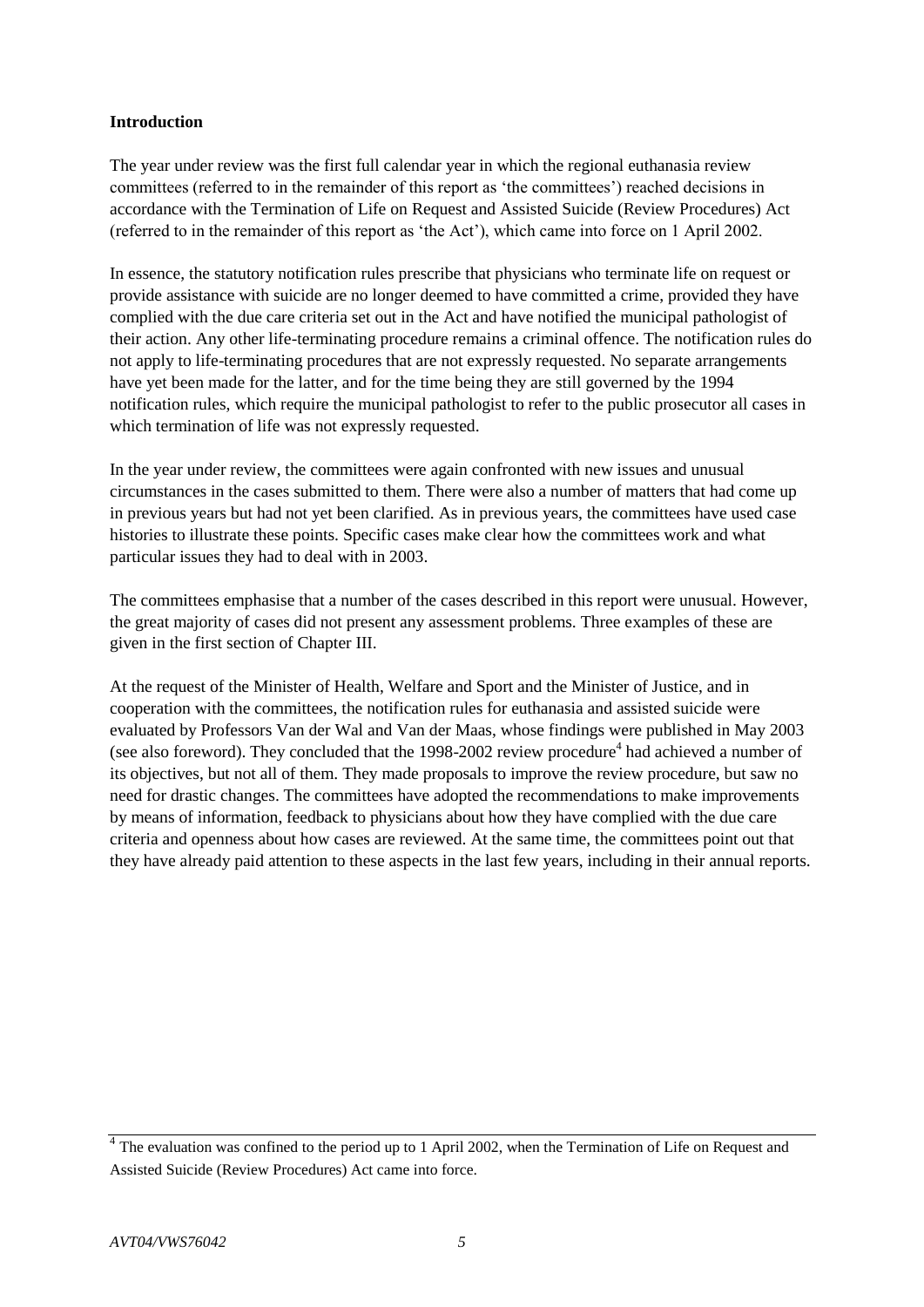# **Chapter I**

# Committee activities

The main task of the euthanasia review committees is to assess the cases that are submitted to them. In this chapter a diagram illustrates how the committees actually proceed. Their working procedures are laid down in Sections 8-13 of the Act.

# **Working procedures**

The regional euthanasia review committees were set up on 1 November 1998. There are five such committees, based in Groningen, Arnhem, Haarlem, Rijswijk and 's-Hertogenbosch. Their offices are on the premises of the regional health care inspectorates. The Arnhem and 's-Hertogenbosch committees both have their offices in Arnhem $<sup>5</sup>$ </sup>

Each committee consists of three members: a lawyer (the chair), a physician and an expert on ethical or moral issues. Each member also has an alternate appointed from the same discipline. Each committee has a secretary, who is a lawyer and attends the meetings in an advisory capacity. In the year under review the committees drew up joint guidelines on their working procedures. These are reproduced in an annexe to this annual report (Annexe IV).

The committees assess whether the attending physician has or has not acted in accordance with the due care criteria set out in Section 2 of the Act. An exceptional ground for immunity from criminal liability is set out in Articles 293 and 294 of the Criminal Code. The physician's actions do not constitute a criminal offence if he has acted in accordance with the statutory due care criteria and has notified the municipal pathologist of the euthanasia or assisted suicide in the prescribed manner. In other words, if a physician has complied with the due care criteria, the exceptional ground for immunity from criminal liability applies. In that case the committee's findings are final. Under the terms of Section 9, subsection 2a of the Act, the committee must forward its findings to the Board of Procurators General and the Health Care Inspectorate only if it finds that the attending physician has not complied with the due care criteria set out in Section 2 of the Act. In that case the Board of Procurators General considers whether or not to prosecute. The Health Care Inspectorate considers in the light of its own tasks and responsibilities whether any further action should be taken. This may range from interviewing the attending physician to lodging a complaint with a regional health care disciplinary board.

# **Diagram**

• submits an immediate notification and report to

• sends all documents: his own standard report report by the independent physician advance directive form under Section 10 of the Burial and Cremation Act plus any annexes to

<sup>&</sup>lt;sup>5</sup> Since 1 January 2004 the offices of all the committees have been located on the premises of the Central Information Unit on Health Care Professions (CIBG). The offices previously based in Haarlem and Rijswijk have been located together in The Hague with effect from the same date.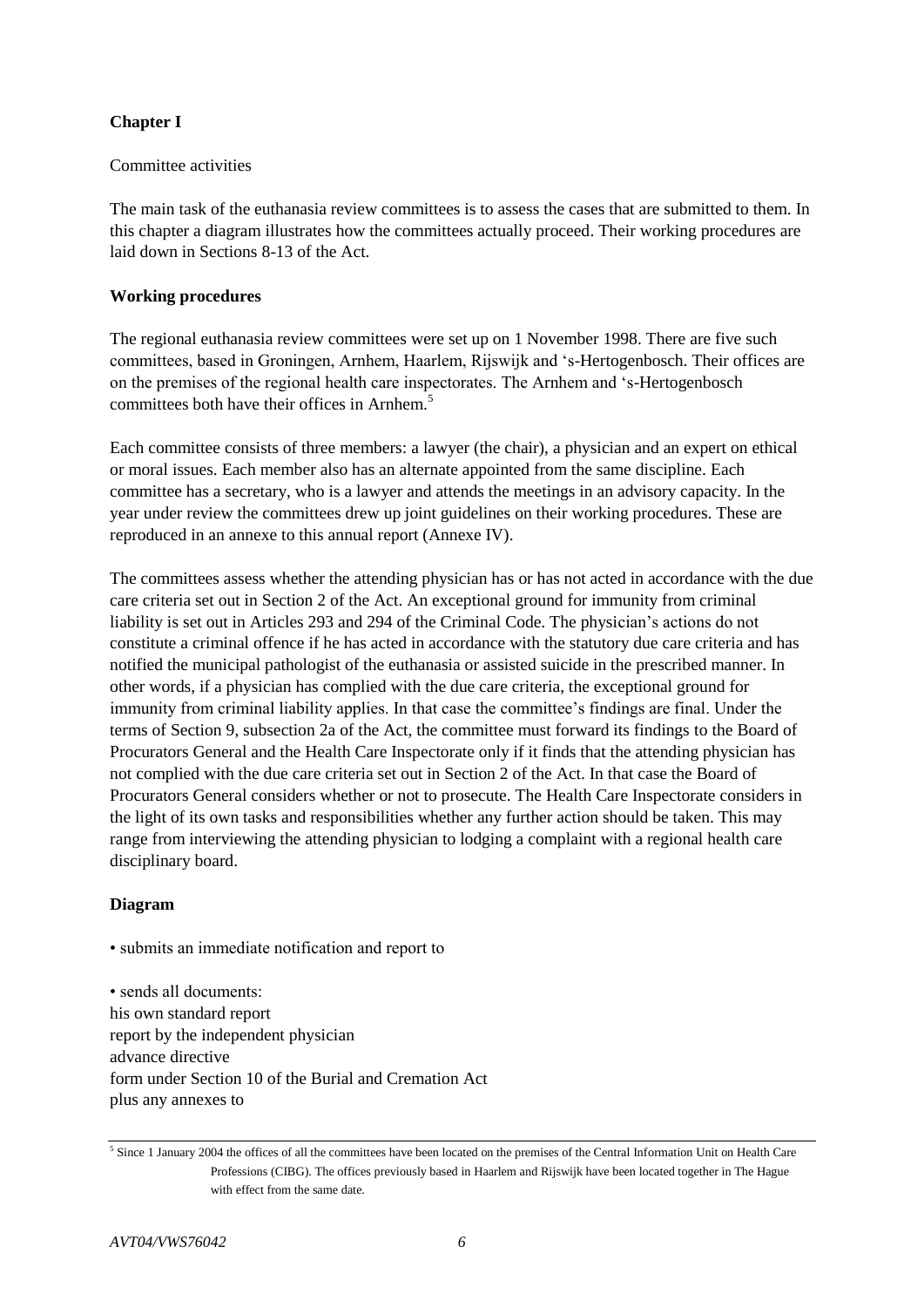• the secretary enters relevant data in a database specially developed for the committee prepares draft findings sends copies of all dossiers and draft findings to the committee members

• the committee

discusses all the cases and issues its findings within six weeks

this deadline may be extended once by a further six weeks in order to obtain further information from the attending physician, the independent physician or the municipal pathologist and if necessary to invite the attending physician to an interview the definitive findings are signed by the chair

the attending physician the municipal pathologist the regional euthanasia review committee meets once every three to four weeks committee's findings

due care criteria fulfilled due care criteria not fulfilled

Board of Procurators General attending physician inspector attending physician decision not to prosecute public prosecutor interview preliminary inquiry regional disciplinary board no further action criminal court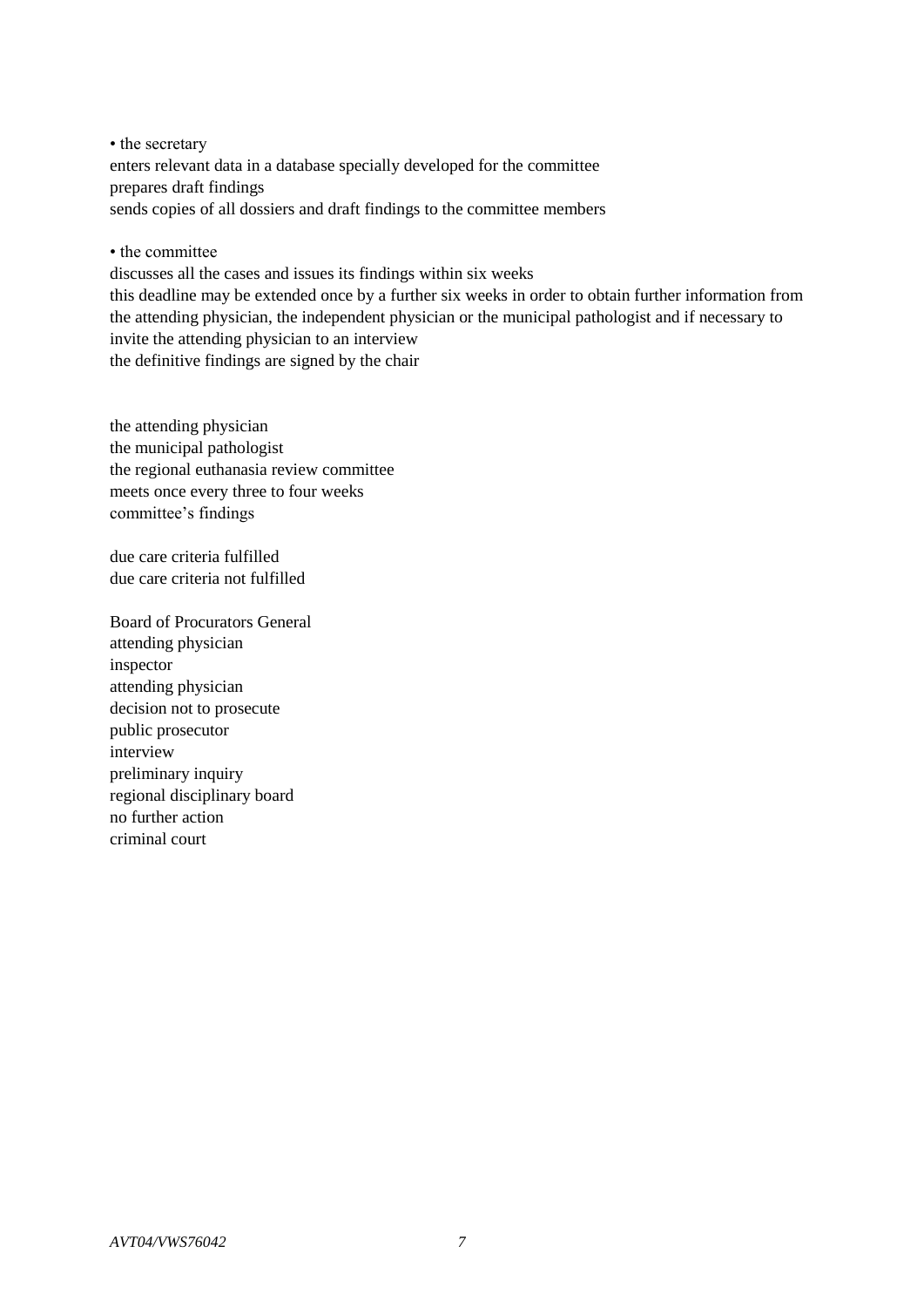# **Chapter II**

Nationwide overview

Overview: 1 January to 31 December 2003

# Notifications

In the year under review, 1,815 notifications were made to the committees.

# Euthanasia/assisted suicide

There were 1,626 cases of euthanasia, 148 cases of assisted suicide and 41 cases involving a combination of the two.

# Location

In 1,477 cases the life-terminating procedure took place at the patient's home, in 207 cases in a hospital, in 47 cases in a nursing home, in 41 cases in a residential care home and in 43 cases elsewhere (e.g. a hospice or at the home of relatives).

# Competence and findings

In two instances the committees did not deem themselves competent to handle the case. In eight cases the committees found that the attending physician had not acted in accordance with the due care criteria<sup>6</sup>

# Length of assessment period

The average time that elapsed between the report being received and the committee's findings being forwarded was 29 days.<sup>7</sup>

# **Chapter III**

## **1. Introduction to case histories**

In the year under review the committees received 1,815 notifications of euthanasia or assisted suicide. In most cases the reports formed a satisfactory basis for review and there was no need to ask additional questions. In cases where such questions did arise, the attending physician or the independent physician was requested to provide information in an interview or in writing. In eight cases the committees found that the attending physician had not acted in accordance with the due care criteria. These cases were referred to the Board of Procurators General and the Health Care Inspectorate.<sup>8</sup>

 $6$  It should be noted that the total number of notifications is based on notifications received in 2003. Since reported cases can be examined for a period of up to six weeks, which may be extended by a further six weeks cases reported in late 2003 were not assessed and disposed of until 2004. The committees' findings in these cases will therefore be taken into account in the next annual report. Final decisions on the eight cases referred to here (six of which were reported in 2002 and two in 2003) were reached in the course of 2003.

 $7$  Under the terms of Section 9 of the Act, the committees must give the attending physician written notification of their findings not later than six weeks after the case is reported to them. This period can be extended by a further single period of six weeks. In most cases the committees manage to reach a decision within six weeks. It is only occasionally that this period has to be extended. If the committee asks the attending physician to supply further information, the period is automatically extended. The length of the assessment period will then depend to some extent on how quickly the physician responds.

<sup>8</sup> Until 1 April 2002, when the Termination of Life on Request and Assisted Suicide (Review Procedures) Act came into force, a committee's findings merely constituted a strong recommendation to the Public Prosecution Service and therefore had to be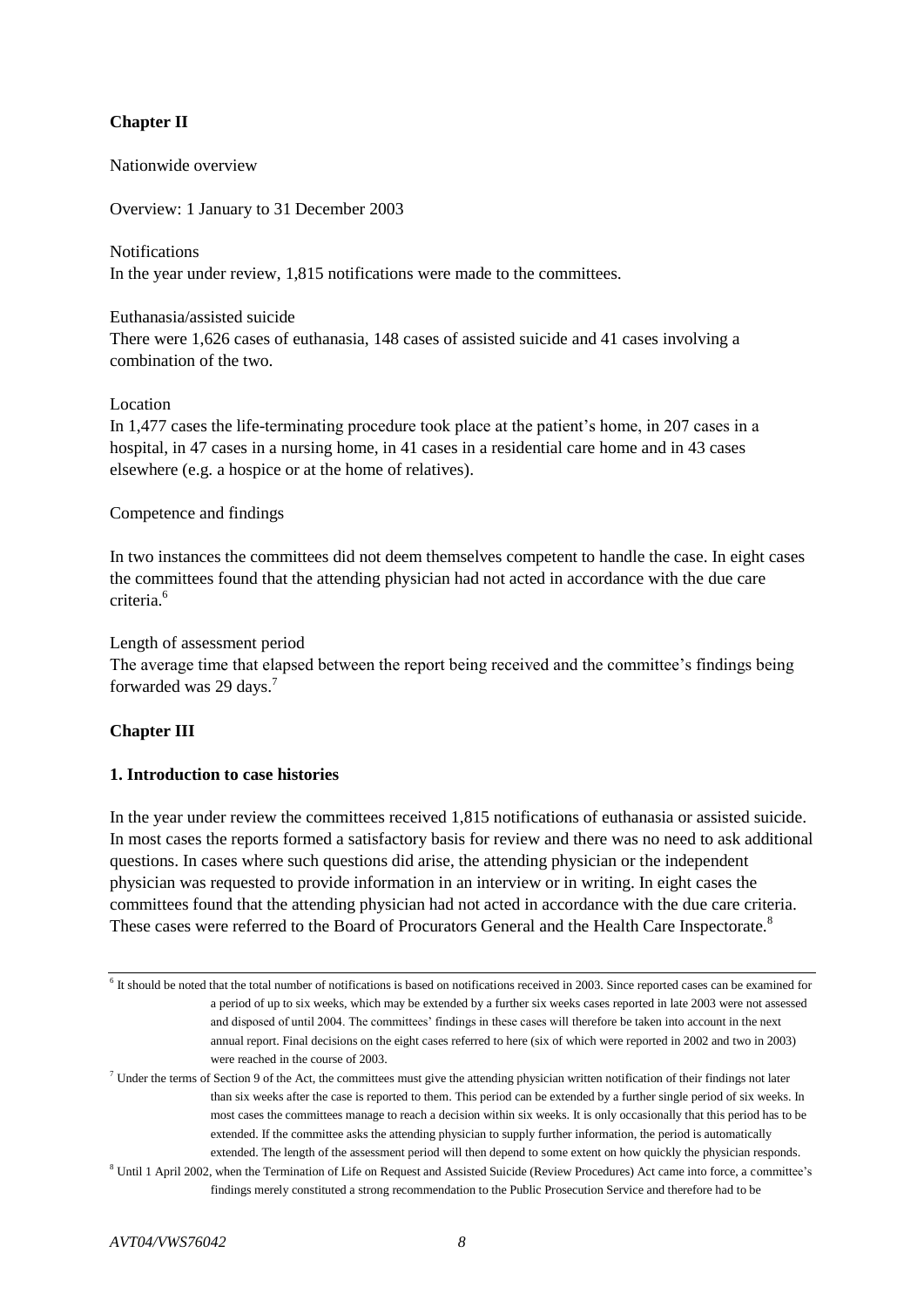Although the due care criteria are clearly set out in the Act and the reports form a satisfactory basis for review, debatable situations do still arise in practice. The anonymous case histories in this report are intended to provide a picture of the issues the committees had to deal with during the year under review.

As already indicated, in most cases it was clear that the notifying physician had acted in accordance with the due care criteria. This is illustrated by the following three cases, which did not present any assessment problems.

## **Case 1**

In 1996 a 56-year-old patient was diagnosed with a melanoma on his left arm. The tumour was removed by surgery. In 2003 metastases were found in the abdomen, and a gland dissection was performed. The patient was then given radiotherapy to treat vertebral metastases. Some time later, further metastases were found in his bones and liver and he was given chemotherapy. The patient became totally bedridden and dependent on care. Towards the end he was very weak and had a great deal of pain in his back and hip, despite the administration of large doses of morphine. The attending physician expected that he would die within several weeks. Some weeks before his death the patient made a request for euthanasia, and he repeated the request various times in the presence of the physician, several nurses and his relatives. He also signed an advance directive. A SCEN physician who was called in to give an independent assessment found that the pain had grown much worse in a short space of time. An increase in the morphine dosage had helped briefly, but the patient could now scarcely move. Such a situation, without any prospect of improvement, was intolerable to the patient. The independent physician discussed the possibility of further increasing the morphine dosage, but the patient wanted to remain lucid and refused. There were no alternatives left. The independent physician also found that the patient had made a voluntary, well-considered request and concluded on the basis of all this that the due care criteria had been fulfilled. The attending physician administered one gram of pentothal and twenty milligrams of Pavulon intravenously. The committee found that the attending physician had acted in accordance with the due care criteria.

#### Case 2

A 63-year-old patient had been suffering from multiple sclerosis (MS) for over twenty years. He was receiving medication and had been admitted to a nursing home some years previously. By now he could only move his mouth and eyes. He also had increasing difficulty in breathing and was afraid of death through suffocation. The patient had always tried to do as much as possible himself, but had eventually become totally dependent on the care of others. He perceived this physical deterioration as an intolerable loss of dignity. He had set himself a limit at an earlier stage, indicating that he did not wish to live any longer if he reached the point where he was completely dependent on others. That point had now been reached. Given the rapid progression of his condition, the attending physician felt that the patient was likely to die within a year. However, the physician could not rule out the possibility that the patient might remain alive for several more years.

1

forwarded in writing to the Board of Procurators General and the Health Care Inspectorate. Under the terms of the Act, however, a committee's findings are final and it can close the case on its own initiative. Only in cases where the committee finds that the attending physician has not acted in accordance with the due care criteria are its findings forwarded to the Board of Procurators General and the Health Care Inspectorate (Section 9, subsection 2 of the Act).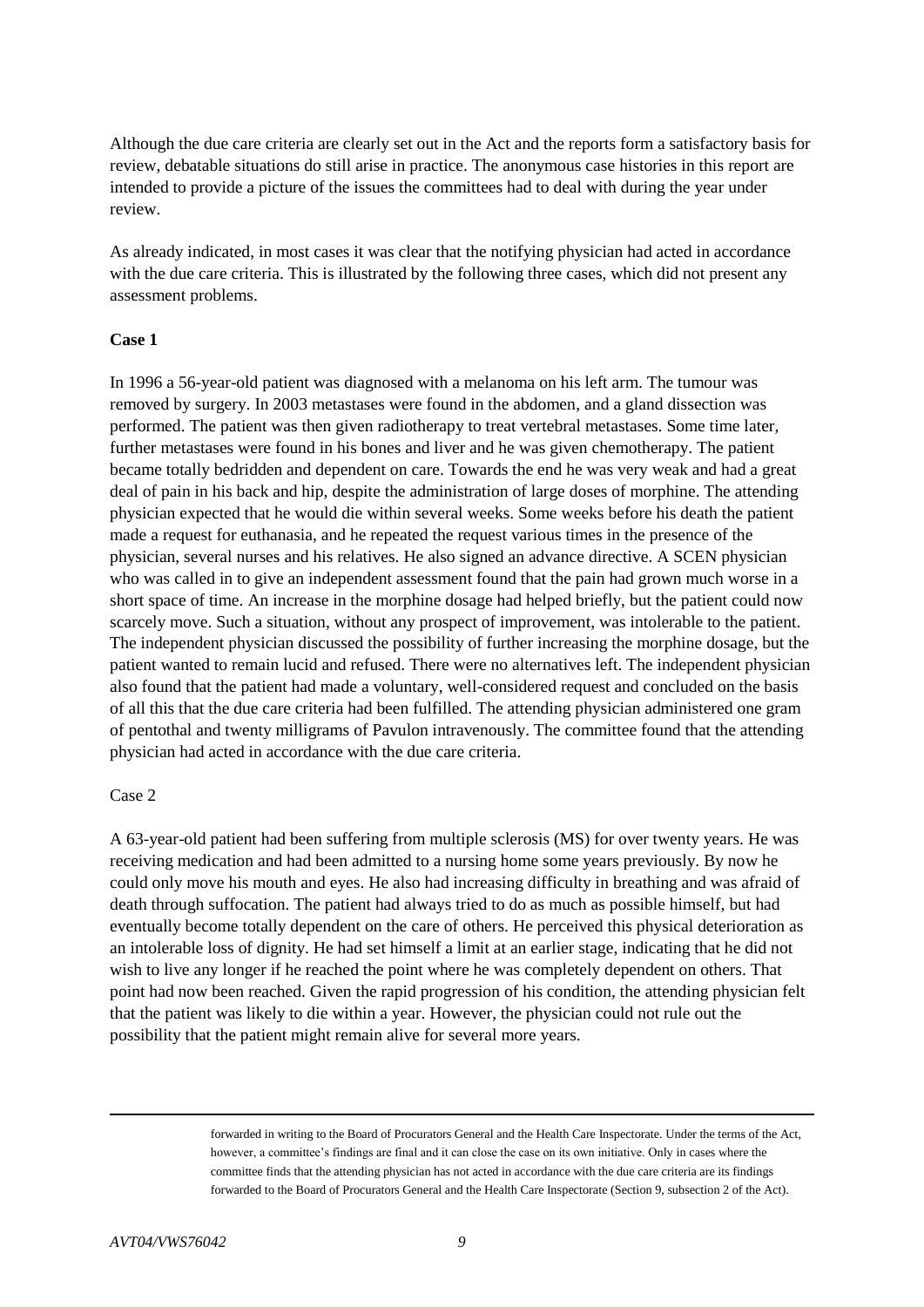A year earlier the patient had discussed the possibility of euthanasia with his general practitioner, and the subject had since been raised repeatedly. His family were initially opposed to euthanasia, but eventually agreed that his wishes should be complied with. The independent physician stated in his report that the patient was completely paralysed and totally dependent on others. The patient also made it quite clear to the independent physician that the suffering caused by his total dependence on others was intolerable to him. The independent physician found that the patient was capable of giving informed consent, that there were no signs of depression and that the request had been voluntary and well-considered. The due care criteria had been fulfilled.

This was a case of assisted suicide. With the attending physician's assistance, the patient ingested a potion containing nine grams of pentobarbital in solution. His relatives were present. The committee found that the attending physician had acted in accordance with the due care criteria.

# *2. Powers of the committees*

*The committees have powers to act in cases where life has been terminated by a physician on request. They therefore only assess cases in which there has been an express request for termination of life or assisted suicide. In cases where such a request has not been made, they have no power to act and the rules governing unrequested termination of life must be followed, i.e. the municipal pathologist must refer the case directly to the public prosecutor.*

The notification rules for termination of life on request do not apply to newborn babies or children under the age of twelve. Special provisions concerning consent by parents or guardians in the case of minors aged (a) twelve to fifteen and (b) sixteen or seventeen who request euthanasia or assisted suicide are laid down in Section 2, subsections 4 and 5 of the Act. In the year under review the committees did not in fact receive any notifications of this kind. Section 2, subsection 2 of the Act also prescribes that a physician may comply with a request for termination of life contained in an advance directive written by a patient aged sixteen or older who is incapable of informed consent, provided that the directive was drawn up at a time when the patient was still able to make a reasonable assessment of his interests. The committees also have powers to act in such cases. An advance directive by a patient who is no longer capable of informed consent is then deemed to be an express request for termination of life and replaces the specific oral request that the patient is no longer capable of making.

## **Normal medical procedure**

The Act does not cover what is known as 'normal medical procedure'. This refers to decisions to cease, or not to commence, treatment if it is medically futile or if the patient has expressly requested this. Normal medical procedure also includes intensive pain and symptom control measures whose unintended side effect may be the death of the patient.

## **Terminal sedation**

Medication (usually in the form of benzodiazepines) can be used to reduce the patient's consciousness so that he is maintained in a deep sleep, as it were, and is no longer aware of his surroundings or his suffering. 'Terminal sedation' involves sedating the patient in conjunction with a decision not to administer fluids or food artificially. This type of sedation at the end of life, when it is clear that the patient will die in the near future, is currently the subject of much debate.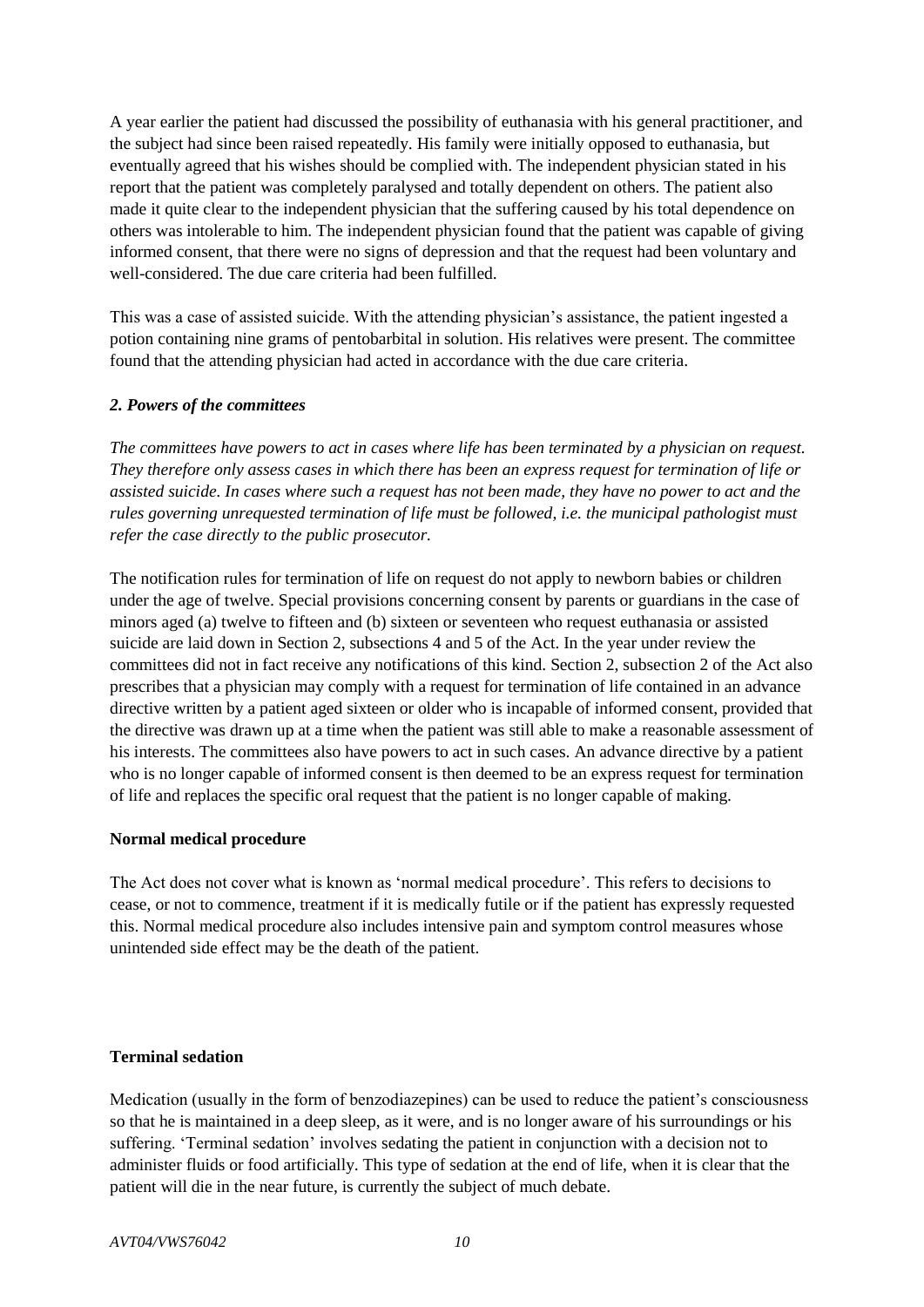In his inaugural speech Professor J.J.M. van Delden<sup>9</sup> called 'terminal sedation' a confusing term. On the one hand it is normal medical procedure, but on the other it has also been referred to as 'cryptoeuthanasia'. Van Delden distinguishes here between three different situations.

In the first situation, a patient who is expected to live a few days at most is sedated to counteract the extreme restlessness that can arise in that situation. As a result, the patient dies peacefully and the sedation probably has very little influence on the time of death. In the second situation, a patient who is suffering greatly but whose death is not imminent is sedated and the decision is taken not to administer fluids or food artificially. As a result, the terminal sedation may have a life-shortening effect. In this situation, however, it is not the physician's intention to hasten or bring about death. In the third situation, terminal sedation is seen as a means of hastening death, whether or not at the patient's request.

Both the first and second situations involve normal medical procedure. In the second situation, however, the decision to resort to terminal sedation must be in keeping with the gravity of the situation. In both cases either the patient or his representative must have given consent. According to Van Delden, the third situation actually involves termination of life rather than normal medical procedure.

A number of cases reported to the committees reveal that physicians sometimes see terminal sedation as an alternative to euthanasia or assisted suicide. One reason for this may be that death by terminal sedation seems more natural than death by euthanasia. However, even if the patient opts for terminal sedation (to bring about or hasten death), it is still a form of termination of life on request. Accordingly, any case in which terminal sedation is used by a physician with the intention of shortening life (at the patient's request) must be reported to the review committee.<sup>10</sup>

## *Suffering that is primarily mental*

*In the year under review one committee received notification that the life of a patient with a psychiatric disorder had been terminated. In the past – under the previous legal arrangements – the committee would declare itself incompetent to act in such cases, since procedures to terminate the lives of patients whose suffering was primarily mental were not covered by the notification rules for termination of life on request or assisted suicide.<sup>11</sup> However, the Act no longer includes this restriction, and the committees therefore consider they are now competent to assess matters such as these, since further substantive investigations are needed to determine whether a patient is capable of giving informed consent. This means that a committee receiving notification that the life of a patient whose suffering as a result of a mental or psychiatric condition has been terminated on request will* 

- <sup>10</sup> See also the aforementioned evaluation report *Medische besluitvorming aan het einde van het leven: de praktijk en de toetsingsprocedure euthanasie*, Amsterdam/Rotterdam, 2003, p. 197, which states that the statutory review procedure for termination of life on request is applicable in a number of cases, but that these represent a small proportion of the total. The Minister of Justice and the State Secretary for Health, Welfare and Sport have agreed to discuss the question of terminal sedation in their statement on the evaluation (Appendix to Proceedings, House of Representatives, 2002/2003, Nos. 1749 and 1572).
- <sup>11</sup> The Explanatory Notes to the Regional Euthanasia Review Committees Order, which ceased to have effect on 1 April 2002, stated explicitly (with reference to Section 9 of the Order) that termination of the life of a patient whose suffering was primarily mental must be reported in accordance with the procedure governing unrequested termination of life. Under the terms of the repealed Order this also applied to patients who were suffering from a somatic condition but whose judgement could have been impaired as a result of, for example, depression or developing dementia.

<sup>9</sup> J.J.M. van Delden in *Medicine-based ethics,* inaugural lecture on taking up his appointment as professor of medical ethics in the Medical Faculty of the University of Utrecht on September 2003, University of Utrecht, November 2003, pp. 15-17.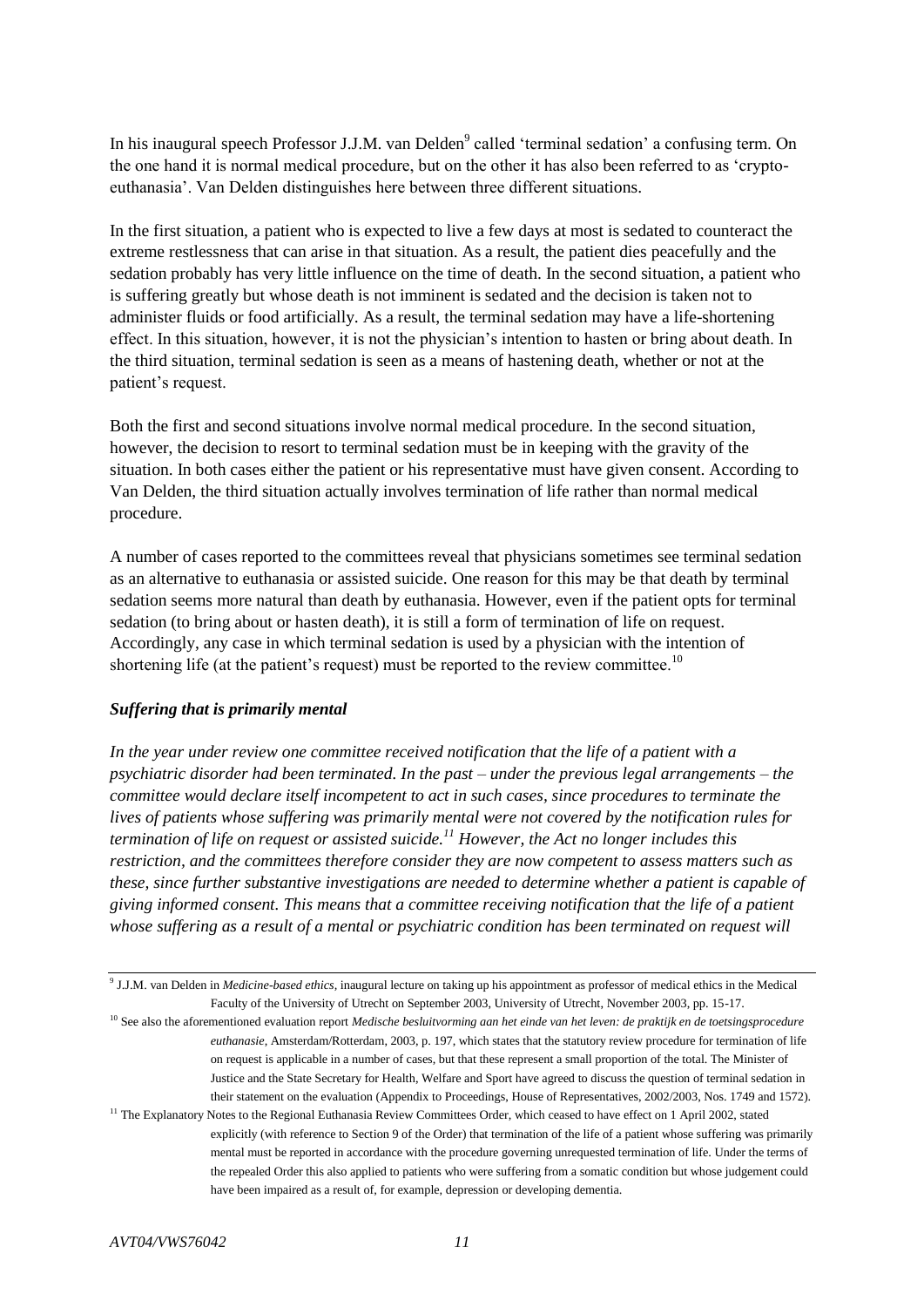*declare itself competent to investigate whether the patient was capable of giving informed consent, in connection with the statutory due care criterion that the request must be voluntary and wellconsidered. If the investigation reveals that the patient was incapable or insufficiently capable of giving informed consent, the committee must conclude that the attending physician has failed to meet one of the criteria and hence has not acted in accordance with them. Accordingly, the committees still take the view that the incorrect first sentence of the note accompanying Question 11a of the standard report<sup>12</sup> – which in practice leads to misunderstandings – should be deleted.*

# *Case 3*

The notification concerned termination on request of the life of a patient with an evident psychiatric mood disorder and borderline personality disorder,<sup>13</sup> which were confirmed by several consultants, so that the medical context was not in doubt.

In between periods of depression and panic attacks, the patient functioned only marginally. During those periods he forcefully and persistently expressed a wish to die. From the moment the attending physician became his general practitioner, the patient discussed with the physician the possibility of terminating his life. He had drawn up and signed an advance directive addressed to the attending physician, in which he described his situation in detail and requested that his life be terminated.

In the years that he had been the patient's general practitioner, the physician had come to accept and respect his wish and had eventually become convinced that the patient's suffering was intolerable. Talks with close friends of the patient's strengthened this conviction. He described this as a personal quest that he had undertaken with his patient, culminating in the provision of assistance in response to his patient's very insistent wish to be allowed to die. The independent physician – a psychiatrist – visited the patient several times. He concluded that the patient was capable of informed consent and that he was well aware and properly informed of his condition. Given the seriousness of the patient's psychiatric condition, his permanent invalidity and the likelihood of further deterioration, the independent physician could sympathise with the patient's perception that his suffering was intolerable. In the physician's opinion the due care criteria had been satisfied. In this case the committee found that the attending physician had acted in accordance with the due care criteria.

## *3. Due care criteria*

## *Voluntary and well-considered request*

*Termination of life or assisted suicide must always have been expressly requested by the patient. The request for termination of life must have been voluntary and well-considered, otherwise the criterion that the attending physician must be satisfied that there was a voluntary, well-considered request (Section 2, subsection 1a of the Act) has not been fulfilled. The request must have been made by the patient personally and voluntarily. It must, for example, be clear that the request was not made under* 

<sup>&</sup>lt;sup>12</sup> The sentence reads: 'A procedure to terminate the life of a patient whose suffering is mental and cannot be placed in a medical context, or whose ability to make a well-considered request may have been impaired as a result of, for example, depression or dementia must be reported in accordance with the rules governing life-terminating procedures that have not been expressly requested.'

<sup>&</sup>lt;sup>13</sup> A dysthymic mood disorder (DSM-IV classification 300.4) and a borderline personality disorder (DSM-IV classification 301.83).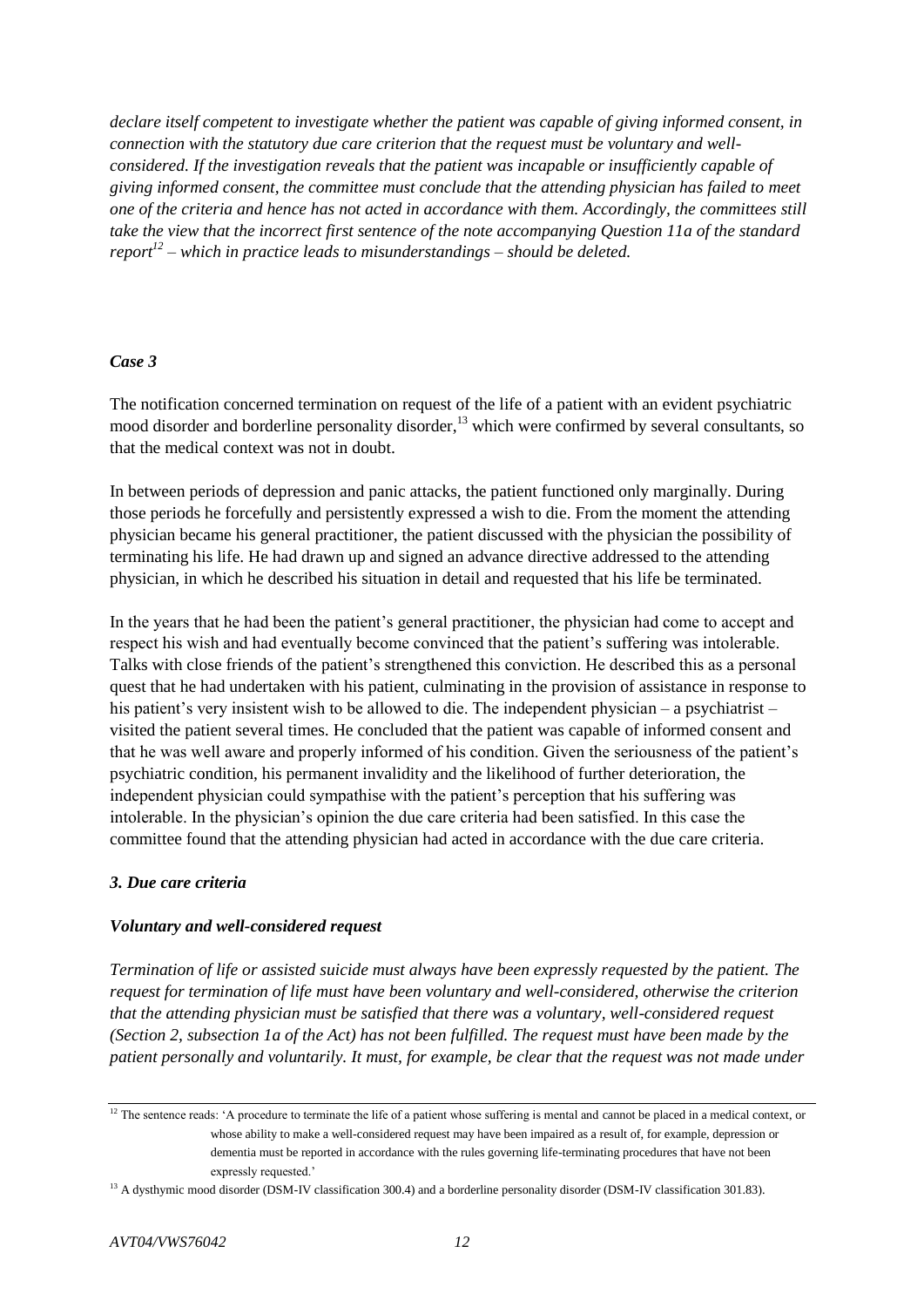*pressure from others or pressure of circumstances. Patients sometimes say that they no longer wish to be a burden upon their families. Physicians must then ascertain what value should be attached to this statement. In one or two cases pressure from relatives appears to have been a factor in the decision.*

#### *Case 4*

In 2002 the patient, a 41-year-old woman, was found to have a large ulcerating carcinoma of the left breast with extensive skeletal and axillary metastases, for which she was treated with Zoladex, APD infusions and radiotherapy. A large brain metastasis was diagnosed about a year later. There was no longer any prospect of recovery. The patient became paraplegic, as a result of which she suffered from urine retention and had problems with defecation. She became totally bedridden and ADL-dependent. In March 2003 she made her first specific request to the attending physician that her life be terminated. A month later the physician performed euthanasia.

When this case was reviewed by the committee, various questions arose as to the procedure followed in connection with the termination of the patient's life. Since the notification details were not sufficiently clear on this point, the committee invited the attending physician to an interview. The physician had known the patient since early 2002, when her breast tumour was diagnosed. He noticed that the patient – who was very clear about what she wanted – displayed a particular pattern of response to his proposals for treatment. After the brain metastatis was discovered the physician visited the patient weekly to discuss the following week's treatment, which the patient sometimes agreed to but sometimes refused. The physician was frequently phoned the next day by the district nurse to say that the patient no longer wanted what she had told him earlier that week. The same thing happened shortly before her life was terminated. The physician visited her the day before leaving for a week's holiday. At that point the patient made no specific request for euthanasia, but over the weekend she asked the locum tenens to perform it. He felt cornered by the patient and her parents, and declined to terminate her life. He then notified the attending physician at his holiday address and, in consultation with the attending physician, called in an independent physician. When the latter visited the patient, she concluded that the patient's request had been voluntary and well-considered and that her suffering was intolerable, without prospect of improvement. When the attending physician returned from holiday, it became quite clear to him that the patient's suffering was intolerable. The main cause of her suffering was loss of control. She had spoken to the attending physician about euthanasia on several occasions and had made it clear during those conversations that losing control and autonomy was the end as far as she was concerned. During her illness she did not perceive her intense pain, dependence or countless disabilities as intolerable, but on various occasions she indicated that loss of autonomy was intolerable to her. According to the physician there had been some pressure from her parents, but in his opinion this did not interfere with the decision-making process. He sympathised with the parents, who had been on bad terms with their daughter for years but were now making every effort to have her wishes met, including her wish for euthanasia. The committee found that the attending physician had acted in accordance with the due care criteria.

In most cases an advance directive signed by the patient is evidence that the request is the patient's own. Although an advance directive is desirable, since it gives additional support to the patient's orally expressed wish for euthanasia, it is not mandatory. In some cases the attending physician or the independent physician has the patient sign such a directive just before the euthanasia is performed. The committees can well imagine that physicians would prefer to have such a directive, but – with the patient so close to death – it can be replaced by an accurate rendering of an orally expressed wish for euthanasia, for example in the patient's medical file. In general, physicians who are discussing euthanasia with their patients are advised to encourage them to draw up an advance directive in good time.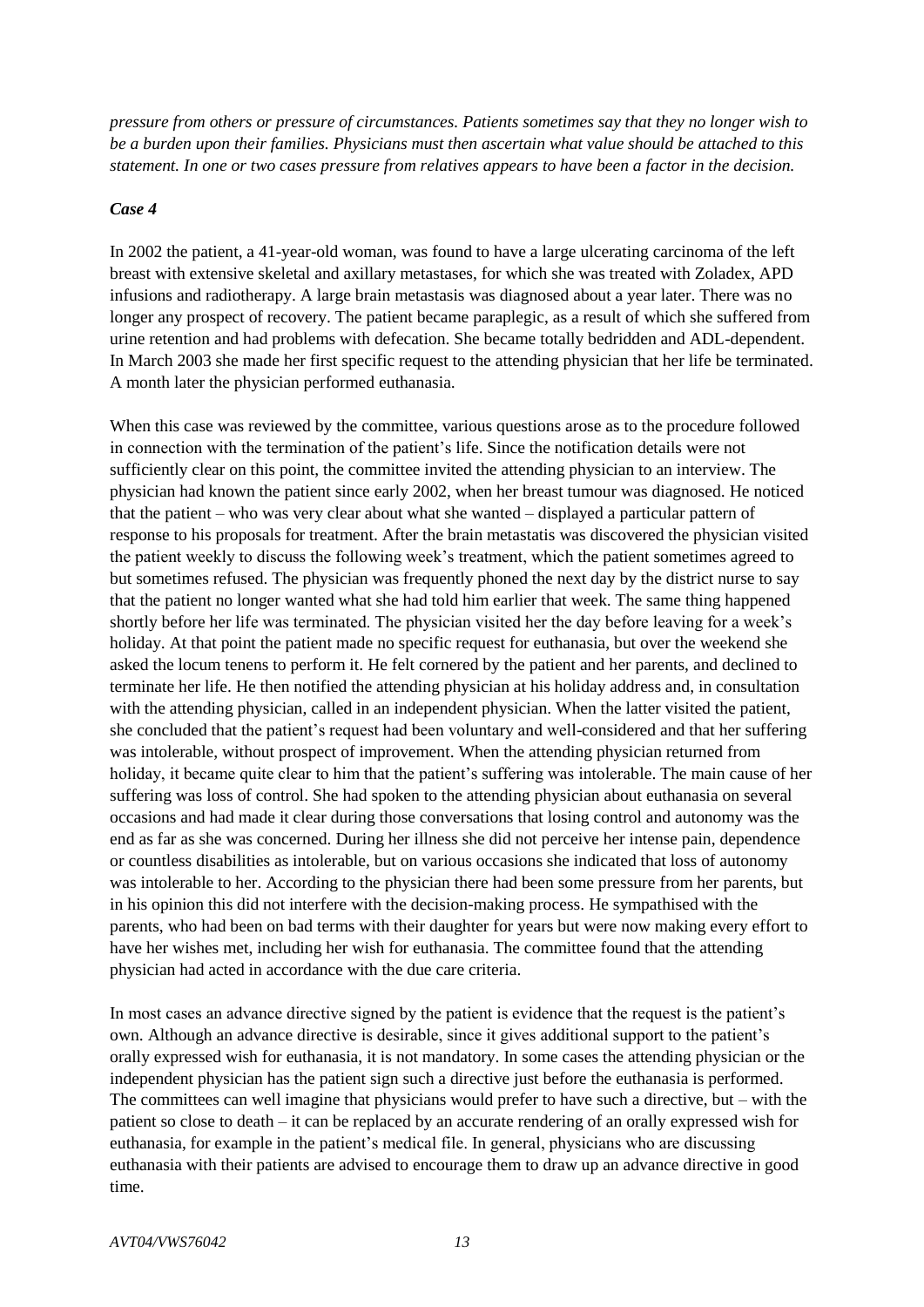In some cases the existence of an advance directive is of decisive importance, for instance with Alzheimer patients. Under Section 2, subsection 2 of the Act, if a patient who is no longer capable of expressing his wishes drew up while he was still so capable a written directive requesting that his life be terminated, the attending physician may comply with that

request (see Section 2 of this report). In determining whether the request was voluntary and wellconsidered, the committees assess whether the directive applies to the patient's present situation and whether the situation also satisfies the other due care criteria – none of which are easy matters. The more specific the advance directive, the firmer the basis for the attending physician's decision and the assessment by the committee. It is therefore important for attending physicians and patients to discuss the content and implications of such directives in good time.

The request must also be well-considered and the patient must be aware of its implications. Here the committees look at possible inhibiting factors such as depression or other disorders of the patient's cognitive or expressive faculties. The presence of such factors may make the request less valid, but need not necessarily do so. A request made in a moment of lucidity may be well-considered. A distinction must also be made here between clinical depression and gloominess or dejection due to the patient's grave illness. In such cases an assessment by an independent psychiatrist may help to confirm that the request was voluntary and well-considered.

In order to reach a well-considered decision, the patient must also have a clear idea of his illness, the situation he is in, the prognosis and any alternatives. In assessing this, the attending physician is advised to discuss the patient's request on a number of different occasions, so that they both have a clear idea of where they stand on the matter. In order to assess this properly, the physician must keep a good record of these conversations and attach the relevant documents to his report.

## **Intolerable suffering with no prospect of improvement**

The second due care criterion, which is of crucial importance in cases of termination of life on request or assisted suicide, is that the attending physician must be satisfied that the patient's suffering is intolerable, with no prospect of improvement (Section 2, subsection 2b of the Act).

The fact that there is no prospect of improvement must be determined in the light of current medical knowledge. From a medical point of view, this can be determined fairly objectively. There is no prospect that things will get better. On the other hand, it is much more difficult to determine whether suffering is intolerable. This is one of the greatest dilemmas in the practice and assessment of euthanasia. Factors such as pain, nausea, exhaustion and shortness of breath greatly contribute to the intolerability of suffering. In the vast majority of cases that come before the committees, there is intolerable suffering due to untreatable, malignant processes. The concept of 'intolerable suffering' is also, in principle, assumed to be subjective. This means that the intolerability of the suffering is partly determined by the patient's outlook, personality and views on the matter. Terms such as 'increasing humiliation and dependency' or 'loss of dignity' are thus often used to describe the intolerability of suffering, yet perceptions of this differ from patient to patient. Although such subjective factors may play a part in the case of patients with incurable cancer, they are more frequent in the case of patients with diseases such as multiple sclerosis (MS), amyotrophic lateral sclerosis (ALS), Parkinson's disease, chronic obstructive pulmonary disease (COPD) and other ultimately fatal diseases that leave patients totally dependent and bedridden or at risk of death by suffocation. In patients with conditions that are not immediately fatal – such as paraplegia or cerebrovascular accident (CVA) – but can place the patient in a situation without prospect of improvement, these factors also play an important part in determining whether suffering is intolerable.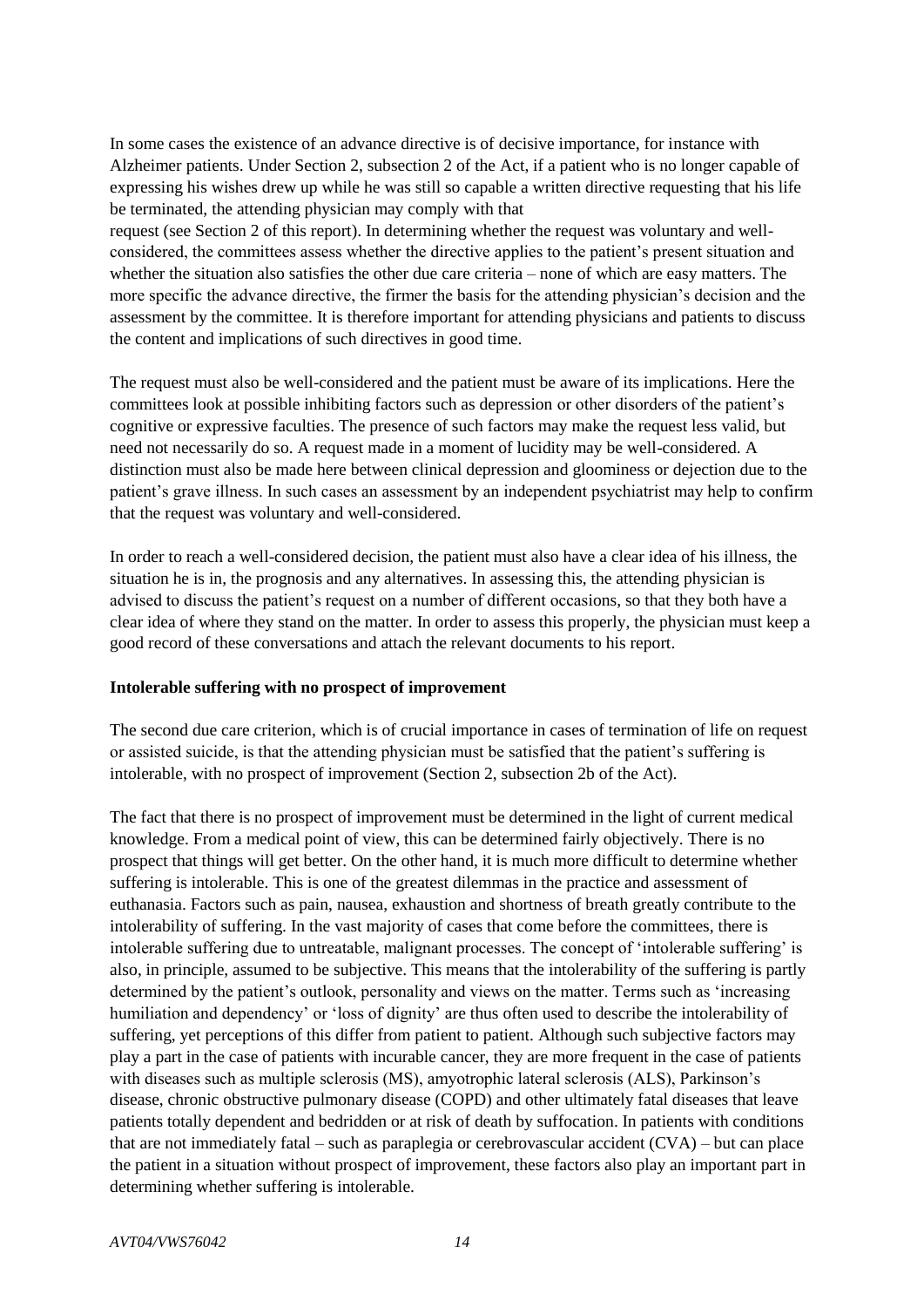In general, the intolerability of suffering must be capable of being objectivised to the point where an attending physician with normal empathic ability – and hence the committee – can empathise with it.<sup>14</sup> The following case history is one in which the committee found that the attending physician could not reasonably have concluded that there was intolerable suffering.

## **Case 5**

*After battling for years with cancer elsewhere in his body (from which he had recovered), the patient was diagnosed with an inoperable brain tumour. As a result of radiotherapy he developed a slowly progressing degenerative brain condition (post-radiation encephalopathy) which led to loss of hearing, epileptic seizures and paralysis of the left-hand side of his body. A fall during a seizure caused fractures of the vertebrae and ribs. He was also found to have motor function disorders in his right hand. The patient eventually became confined to a wheelchair and totally ADL-dependent. His care was very well organised. He resolutely refused admission to a nursing home. The attending physician indicated that he could not easily estimate how long the patient was likely to live, but that he thought it would be a matter of years rather than months. The physician had consulted the district nurse, who had at first found it hard to accept the patient's request but later was in complete sympathy with it. To determine whether the patient's request was the result of depression, and because he initially had doubts as to whether his suffering was intolerable, the physician first consulted an independent psychiatrist. The psychiatrist concluded that there was no clear evidence of depression or any other psychiatric disorder. However, the psychiatrist did report problems in the relationship between the patient and his partner which might be influencing the situation. The patient told the independent physician (a SCEN physician) that he was suffering from increasing tiredness and that he had to spend much of the afternoon in bed. Recently he had no longer been able to read, which he greatly missed. He also indicated that he was falling more and more often and needed more and more care. He was tired of struggling and constantly having to adapt to increasing disability. He could no longer see any prospects or scope for improvement and found this situation intolerable. The independent physician could empathise with this. After the independent physician had made a positive recommendation, the patient felt at peace. In the period that followed the patient made a number of arrangements for the funeral and for taking leave of friends and relatives, and he went on a holiday specially organised for people who were ill.*

*In view of the medical diagnosis and prognosis, the findings of the psychiatrist and the independent physician and the long period that had elapsed between the independent assessment and the performance of the euthanasia, the committee decided to ask the attending physician and the independent physician (a SCEN physician) to provide further particulars in an interview. When asked by the committee how long he thought the patient was likely to live, the attending physician said ten to twenty years, depending on possible infections and the progress of the epilepsy. The physician also said that at first he had had doubts about the patient's request and had felt that the patient was putting him under pressure. Eventually he had come to empathise with the patient's suffering in the light of his overall case history. According to the physician there was no prospect of improvement in treatment and care and the patient's suffering would become increasingly severe. He said that the problems in the relationship between the patient and his partner had had little influence on the decision. Since the situation had not changed in six months, the attending physician saw no need for the independent physician to visit the patient and speak to him personally a second time. When interviewed by the* 

<sup>&</sup>lt;sup>14</sup> See also G.A.M. Widdershoven "De werkwijze en de ervaringen van de toetsingscommissies", in J. Legemaate and R.J.M. Dillmann (eds), *Levensbeëindigend handelen door een arts op verzoek van de patiënt*, Houten/Antwerp, Bohn Stafleu Van Loghum, p. 55.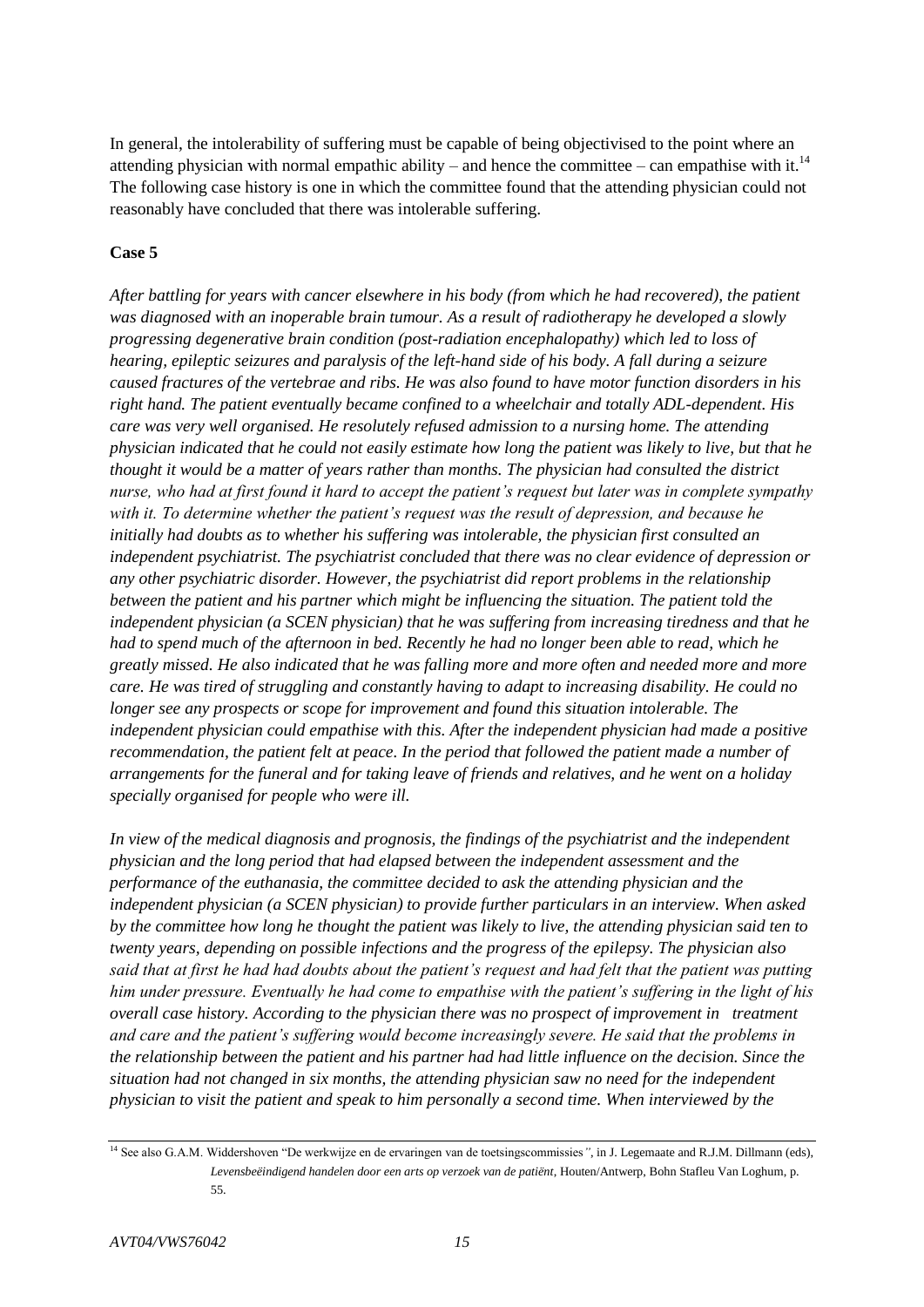*committee, the independent physician commented that with hindsight – in view of the long time that had elapsed since his first assessment – it would have been wiser and more thorough to carry out a second assessment by telephone. Instead, he had based his decision on what the attending physician had told him over the phone. The committee found that, in view of the medical diagnosis and prognosis, the attending physician's estimate of how long the patient was likely to live and that fact that there had been no significant deterioration in the patient's medical situation in the six months following the independent assessment, the attending physician could not reasonably have concluded that the patient was suffering intolerably, without prospect of improvement. With regard to the independent assessment, the committee found that, in view of the long period that had elapsed since the first assessment and the patient's unusual circumstances, a second assessment based on a visit to the patient by the independent physician would have been necessary in order to determine whether the statutory due care criteria had been fulfilled. The committee concluded that the attending physician had not acted in accordance with the due care criteria. Both the Board of Procurators-General and the Health Care Inspectorate held investigations. After an interview with the attending physician the Health Care Inspectorate ended its investigation. The Board of Procurators-General initiated a preliminary inquiry.*

# **Comatose patients**

In the year under review the committees again had to deal with several notifications of termination of life at the request of patients who were no longer able to communicate by the time the life-terminating procedure took place. The patients had – often abruptly – lost consciousness just beforehand, for example after a heart attack or an increased dose of medication (morphine).

Although physicians in general are of the opinion that deeply comatose or comatose patients cannot suffer intolerably, if at all, special facts and circumstances of the case may lead the committees to conclude nevertheless that the attending physician acted in accordance with the due care criteria when performing the euthanasia. This is the case when a patient is in a near-coma and displays outward signs of suffering, such as groaning, fluttering eyelids or  $-$  as in the following case  $-$  acute shortness of breath. At the same time, there is still considerable medicoethical debate as to whether complete humiliation and loss of dignity are relevant factors in assessing whether a comatose patient's suffering is intolerable.

In general, however, the committees feel that physicians should exercise extreme restraint in such situations, even if they have already promised the patient to cooperate in performing euthanasia and the change in the situation was unexpected. It is therefore advisable for physicians to avoid making unqualified promises, as it is often possible to wait and let nature take its course. Providing the patient and his relatives with timely information and reaching clear agreements may prevent stalemate situations from arising. $15$ 

In the following case the patient had already indicated orally and in writing, before becoming comatose, that she wanted euthanasia if ever she went into a coma. Although in such a situation the patient's wishes play an important part in the decision whether or not to perform euthanasia, the Act also stipulates that the patient must be suffering intolerably.

## **Case 6**

<sup>15</sup> See also E. Hendriksen "Euthanasie bij comapatiënten. Consensus over hoe te handelen ontbreekt nog*"*, in *Medisch Contact*, 26 December 2003, No. 52, p. 2050.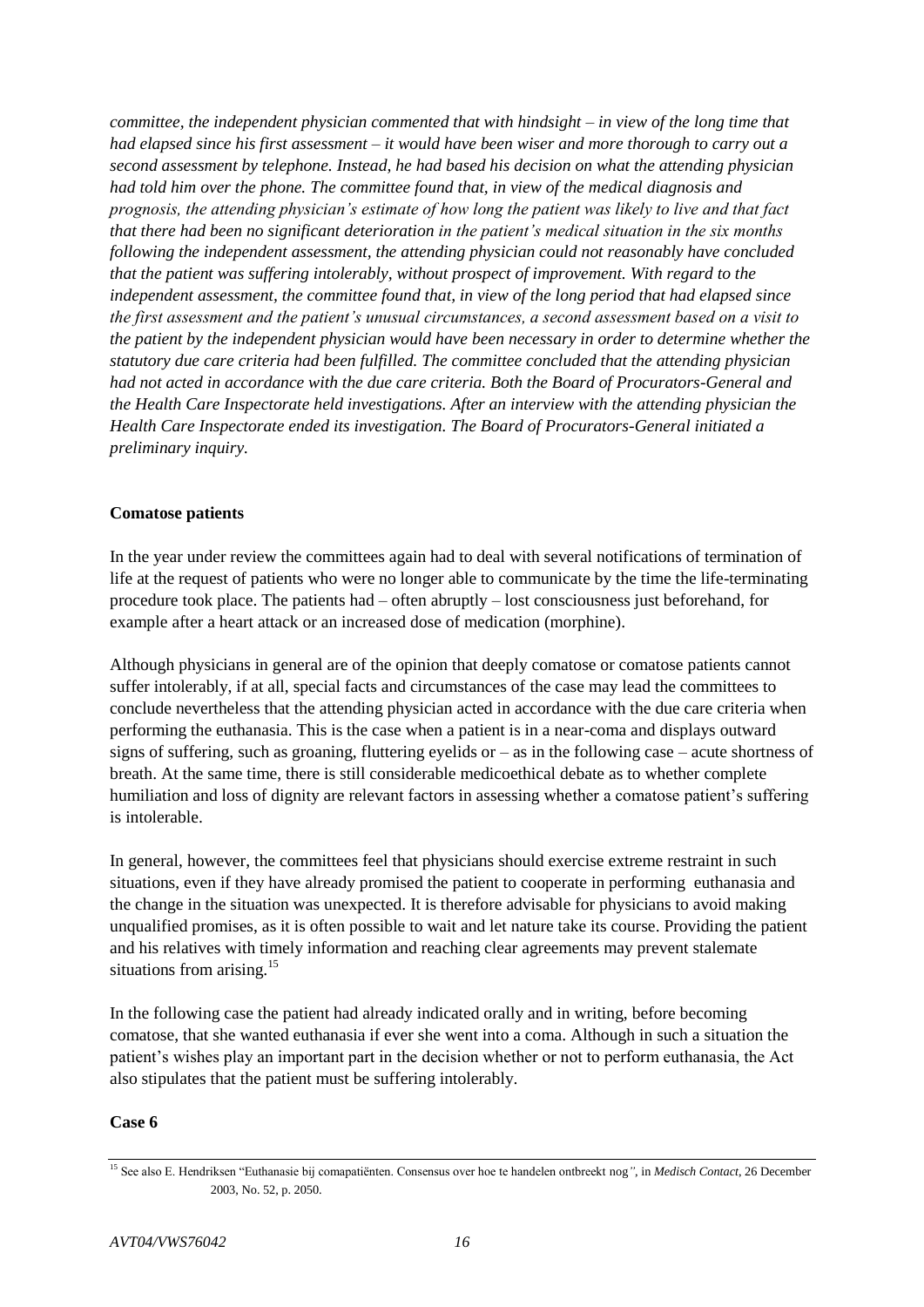*A 71-year-old patient had suffered numerous cerebrovascular accidents in the past, and had been suffering for years from the lung condition known as chronic obstructive pulmonary disease (COPD). She had indicated on several occasions that this was the end as far as she was concerned. She had therefore requested euthanasia, and had had her request recorded in a notarised written statement. The patient eventually had a major heart attack and went into a coma. She was no longer conscious when euthanasia was performed. In this case the committee wondered if the patient could be deemed to be suffering intolerably now that she was no longer conscious. The question of whether she had made an express, well-considered request also came up. The documentation also indicated that, although the attending physician had consulted another physician, the latter had not visited the patient because she was comatose. The question arose whether the attending physician could not have consulted an independent physician at an earlier stage. The committee asked the attending physician to provide a written explanation.*

*The attending physician replied that the patient's situation had suddenly deteriorated. She had already been dying for some days. Her irregular breathing changed from Cheyne-Stokes respiration to gasping respiration which left her seriously short of breath. With regard to the request, the patient had asked the physician before becoming comatose to perform euthanasia if ever she contracted a serious disease or went into a coma. At first the physician and the patient's relatives thought that, given her condition, she would rapidly die a natural death. However, when after a few days she was still alive and visibly short of breath, the physician decided in consultation with her relatives to perform euthanasia after all. When asked whether the independent physician could not have been called in earlier, the attending physician replied that this had not been necessary until after the patient had gone into a coma. Before that there had been no need to respond to her request.*

*One of the things the committee took into account in this case was the general assumption that comatose patients cannot suffer intolerably. This patient, however, was seriously short of breath despite her comatose state and was clearly suffering as a result. In view of this the committee found that the attending physician could well have concluded that the patient was suffering intolerably, without prospect of improvement. A contributing factor was the patient's indication to the physician in a written statement (in this case a notarised document) as well as orally that she would perceive herself to be suffering intolerably if she went into a coma. With regard to the independent assessment, the committee concluded that, in these highly unusual circumstances, a personal visit by the independent physician would no longer have served any purpose and that, despite the absence of such a visit, the independent assessment criterion had been satisfied. The committee found that the attending physician had acted in accordance with the due care criteria.*

## **(c) Informing the patient**

The committees also examine the way in which the attending physician informed the patient about his illness and prospects. Unlike in the previous legislation, this is specifically included as a due care criterion in the Act (Section 2, subsection 1c). In order to make a well-considered request, the patient must have a clear picture of his illness, the diagnoses and prognoses and possible forms of treatment. The attending physician must ensure that the patient is sufficiently informed regarding these matters. If there is any uncertainty on this point, the committees ask questions about it.

## **(d) No reasonable alternatives**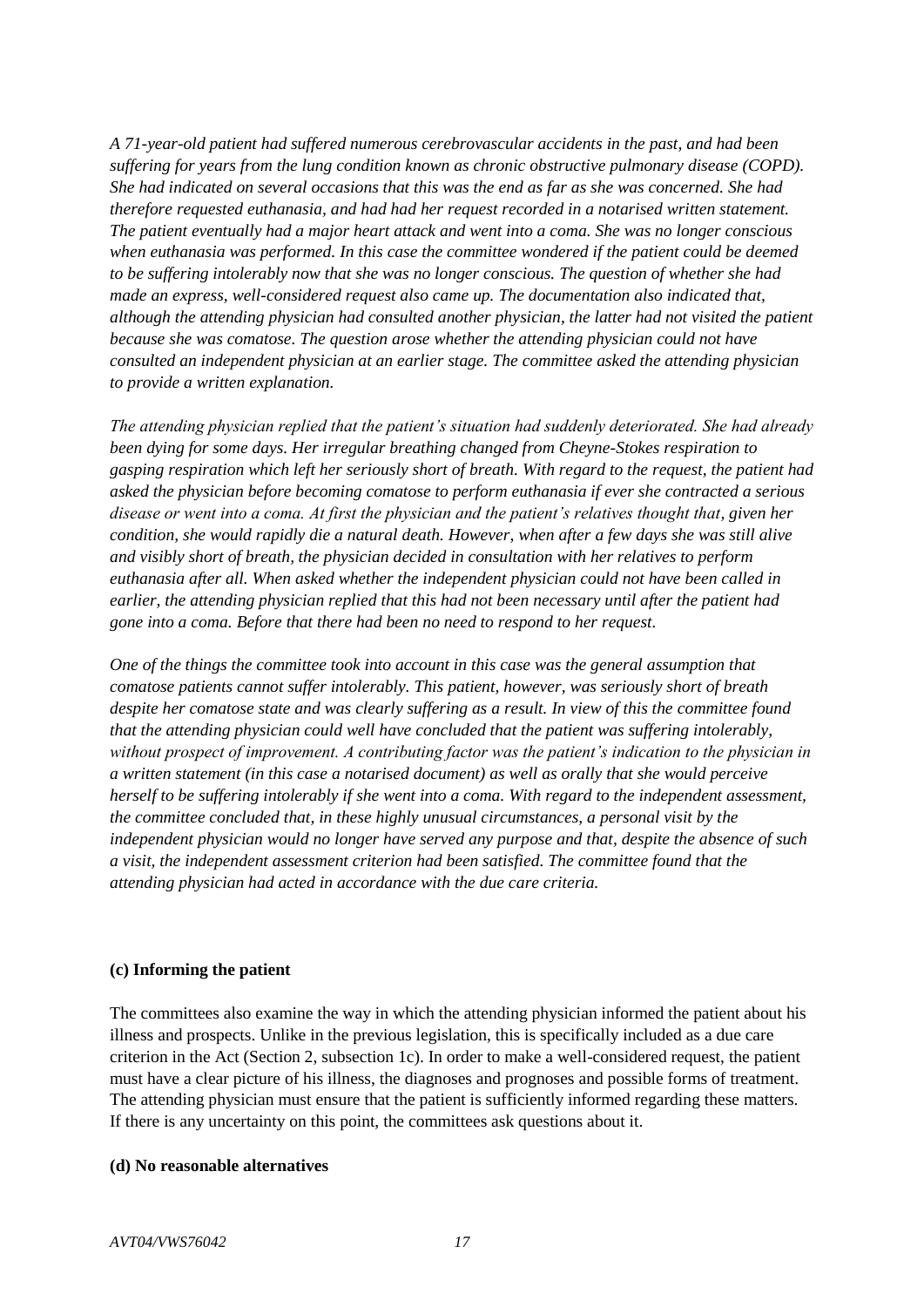The attending physician must also discuss with the patient what alternative forms of treatment are still available to relieve his suffering (Section 2, subsection 1d of the Act). This due care criterion reflects (a) the notion that the decision is a matter for the physician and the patient jointly and (b) the fact that the patient must clearly have no alternative and that euthanasia is the only solution left.<sup>16</sup>

An important factor here is good palliative care, since care and treatment of the patient and limiting and, if possible, eliminating suffering have priority. However, this does not mean that palliative treatment must always be attempted. There may be good reasons to refrain from treatment. Some forms of palliative treatment may have distressing side effects. For example, a patient may refuse an increased dose of morphine because this may cause drowsiness or even loss of consciousness. Similarly, palliative radiotherapy may have side effects so serious as to outweigh the benefits of the treatment. In other cases the discomfort of being transported to the place of treatment may be more than the patient can bear. A patient's refusal of palliative treatment on such grounds may be reasonable, and hence need not be an impediment to complying with a request for euthanasia.<sup>17</sup> However, patients sometimes refuse palliative treatment that at first sight does not seem particularly distressing and hence may be deemed a 'reasonable alternative'. In such cases the attending physician is expected to discuss the matter with the patient. The committees consider it important that the attending physician should explain clearly in his report why any other alternatives were unreasonable from the patient's point of view.

## **(e) Independent assessment**

Not only the attending physician but also a second, independent physician must see the patient and provide a written assessment of whether the statutory due care criteria have been complied with (Section 2, subsection 1e of the Act). The independent physician must therefore give an independent expert opinion on whether the patient's suffering is intolerable, with no prospect of improvement, including whether there are any alternative ways of relieving the suffering, and whether the request for termination of life or assisted suicide is voluntary and well-considered. This means that the independent physician must be independent of the patient, which in turn means that he must not be helping to treat the patient or be in a family relationship to him, and also in principle that he must not know the patient as a locum tenens. He must also be independent of the physician who performs the euthanasia or provides assistance with the suicide, which in principle means that they must not be in a family or hierarchical relationship to one another and must not be members of the same group practice. In Section 9 of the Guidelines the committees have indicated how doubts about the independent physician's independence are dealt with. This procedure was adopted in the following case.

## **Case 7**

*A 77-year-old patient had metastasised cancer of the colon, for which he underwent surgery and was given chemotherapy. He later developed carcinomatous pleuritis, for which he underwent pleurodesis. There was no longer any prospect of recovery. The patient found his increasing pain (despite* 

<sup>&</sup>lt;sup>16</sup> See also the explanatory memorandum to the Termination of Life on Request and Assisted Suicide (Review Procedures) Bill, Parliamentary Papers, House of Representatives 1998-1999, 26 691, No. 3. Although the decision is a matter for the attending physician and the patient jointly, the performance of euthanasia or provision of assistance with suicide is the physician's own decision and sole responsibility.

<sup>&</sup>lt;sup>17</sup> See also G.A.M. Widdershoven "De werkwijze en de ervaringen van de toetsingscommissies", in J. Legemaate and R.J.M. Dillmann (eds), *Levensbeëindigend handelen door een arts op verzoek van de patiënt*, Houten/Antwerp, Bohn Stafleu Van Loghum, pp. 51-52.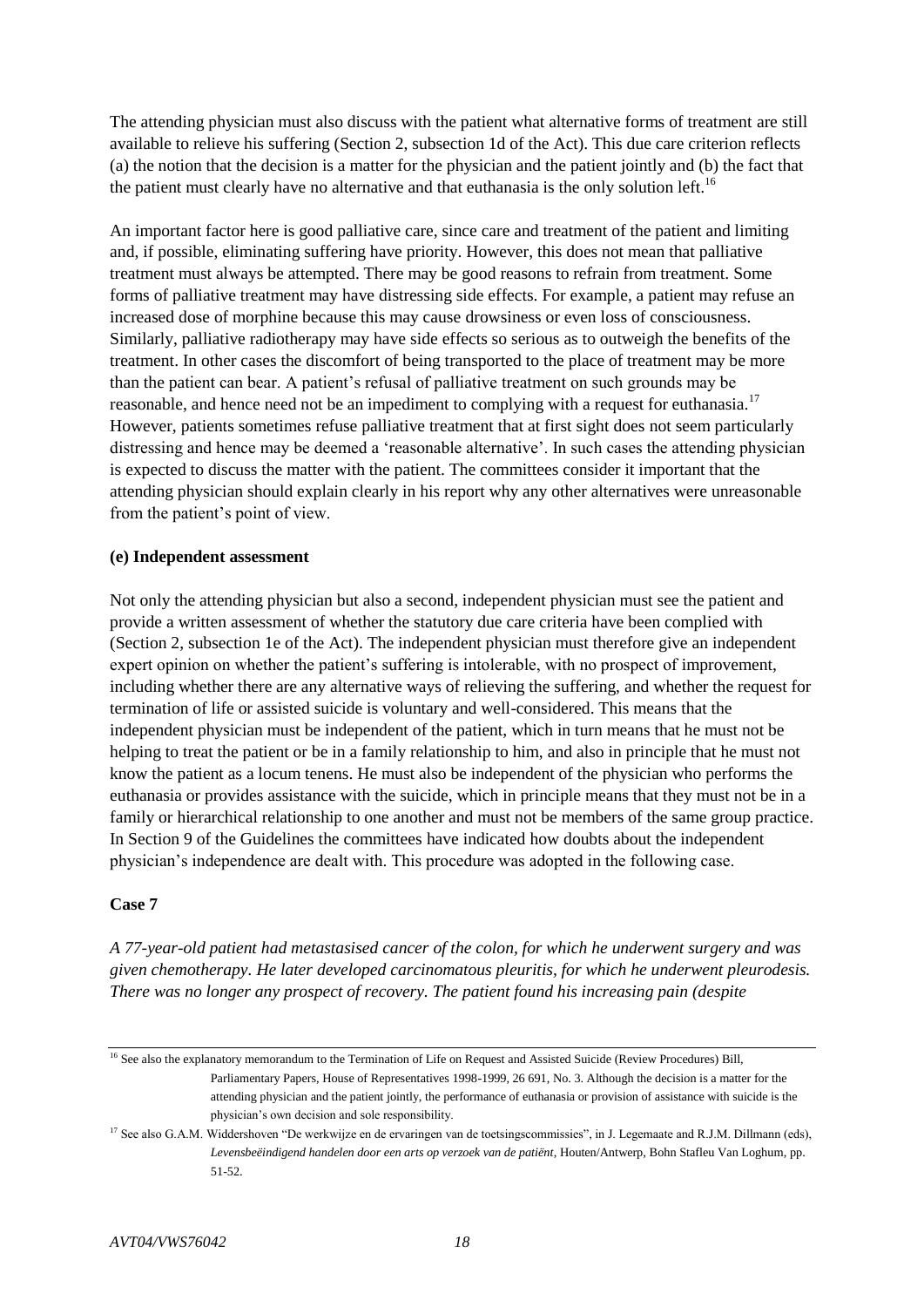*appropriate medication) and shortness of breath so intolerable that he requested his attending physician to perform euthanasia on several occasions.*

*A physician who subsequently turned out to know the patient was asked to act as independent physician. He had been the patient's general practitioner ten years earlier, when they had both been living in a different locality. The committee obtained further information about this from the attending physician and the independent physician, to determine whether the latter was sufficiently independent with regard to the patient. When it became clear that the independent physician had not seen or been in contact with the patient and his family in the intervening ten years, the committee concluded that there had been an independent assessment in accordance with the statutory due care criteria. The committee found that the attending physician had acted in accordance with the criteria.*

## **Reporting by the independent physician**

The Act prescribes that the independent physician must see the patient personally and record his findings in writing. In the absence of an independent assessment, the physician performing euthanasia is deemed not to have complied with the due care criteria. Physicians who perform euthanasia are therefore advised to make sure that the independent assessment is correctly carried out and recorded in writing. Moreover, a detailed, well-documented report by the independent physician will substantiate the notification of euthanasia and will help the committee in reaching its decision.

In the year under review the committees had to deal with several notifications in which the independent assessment requirement had not been complied with and the review committee therefore found that the attending physician had not acted in accordance with the due care criteria. An example is provided in the following case history.

#### **Case 8**

*The patient, an 81-year-old woman, was diagnosed with ovarian cancer during a stay in hospital. In view of her age and poor physical condition, surgery or chemotherapy were no longer reasonable options. The patient was suffering as a result of her rapid deterioration and intense pain. She had lost two daughters to breast cancer and felt they had both died horrible deaths. She indicated that she did not want to die in the same unpleasant manner. In early April 2003 she made her first specific request to her attending physician to perform euthanasia, and he did so five days later. The documents submitted to the committee included an undated written report by the independent physician. In his standard report the attending physician stated that he did not know when the independent physician had seen the patient. In order to obtain a clear picture of how the life-terminating procedure had been carried out, the committee invited the attending physician to an interview. He said that, on admission to hospital, the patient was found to have a large tumorous mass in her abdomen, with no prospect of recovery. According to the physician, the patient was suffering as a result of her rapid deterioration, and there were no longer any alternative ways of relieving her suffering. On the Thursday the attending physician spoke to the patient and her husband at length about euthanasia, and during that conversation the patient specifically asked the physician to terminate her life. The physician visited her once more at the hospital during the weekend, and during that visit she confirmed her wish to have her life terminated. When the physician saw her again after the weekend, her condition had greatly deteriorated. She was in great pain despite being given morphine by pump, and again asked the physician to perform euthanasia. He told her that the rules required her to be seen by a second physician. He then got in touch with a fellow internist by telephone and asked him if he could agree to euthanasia. The attending physician reviewed the medical details with the independent physician to the extent necessary. The independent physician had never treated the patient but was familiar with*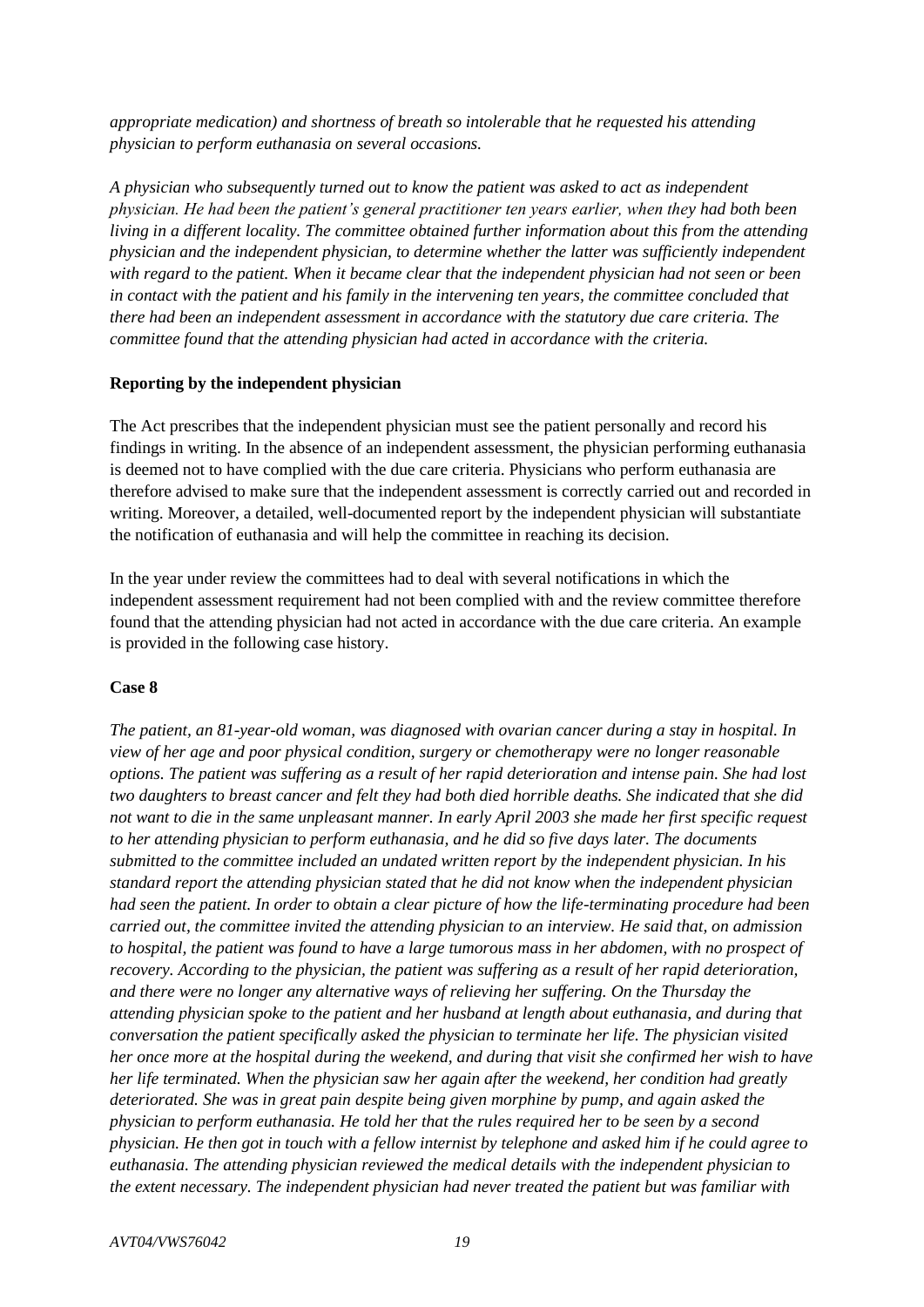*her file, as she had consulted colleagues in his department. According to the attending physician, the independent physician agreed to euthanasia while they were still on the phone. The attending physician said he had asked the independent physician to go and see the patient. When the attending physician visited the patient at 3 p.m. to perform euthanasia, it turned out that the independent physician had not yet seen her. Despite this, the attending physician proceeded with euthanasia. When asked by the committee whether the patient's situation at the time euthanasia was performed had been so acute that he could no longer wait, he replied that he could theoretically have waited another day. He did not feel pressured by her or her relatives. Over the weekend he decided for himself that he would consent to her request. When she persisted with her request for euthanasia after the weekend, he had considered this so realistic and understandable that he wanted to carry it out.*

*The committee found that the independent assessment criterion had not been complied with and hence that the attending physician had failed to act in accordance with the due care criteria. Both the Board of Procurators-General and the Health Care Inspectorate investigated the case. The Inspectorate interviewed the physician and took steps to prevent any future recurrence. The Board of Procurators-General decided not to prosecute unless the physician again failed to act in accordance with good medical practice in any future case of termination of life on request.*

## **No independent assessment**

It is only in highly exceptional circumstances – namely an acute emergency – that independent assessment can be omitted. To prevent this happening, it is important to ensure that the independent assessment is carried out in good time, especially in cases where complications such as brain metastases or side effects due to increased analgesic dosage may occur. These may impede communication with the patient so that it is no longer indisputably clear what his wishes are.

However, an assessment carried out in good time may make a second visit by the independent physician necessary, particularly if the patient's suffering was not yet intolerable at the time of the first assessment. In that case the independent physician draws up two reports. Here it is important to evaluate the intolerability of the patient's suffering during the second visit, i.e. to determine whether the circumstances which were foreseeable at the time of the first visit have now actually arisen. There are also cases in which the patient makes a request regarding a situation that has not yet arisen at the time of the independent physician's visit. In such cases the independent assessment is still carried out, because the patient wants to know whether his request can be granted in the (often near) future. A second assessment is also required in such cases.

## **Capacity of the independent physician**

In practically all the cases submitted to the committees, the independent physician was a fellow medical practitioner. General practitioners almost always asked another general practitioner – often a SCEN physician – to perform this service, and specialists usually asked one or more fellow specialists working at the same hospital. In some cases a psychiatrist or psychologist was also called in to determine whether the patient was capable of informed consent or was possibly suffering from a mental or psychiatric disorder. In one or two cases a psychiatrist was the only person asked to make an independent assessment. In general, the committees do not consider this such a desirable option, since the independent physician must assess not only whether the request was voluntary and well-considered but also whether the patient is suffering intolerably, without prospect of improvement.

# **(f) Performance of euthanasia in accordance with good medical practice**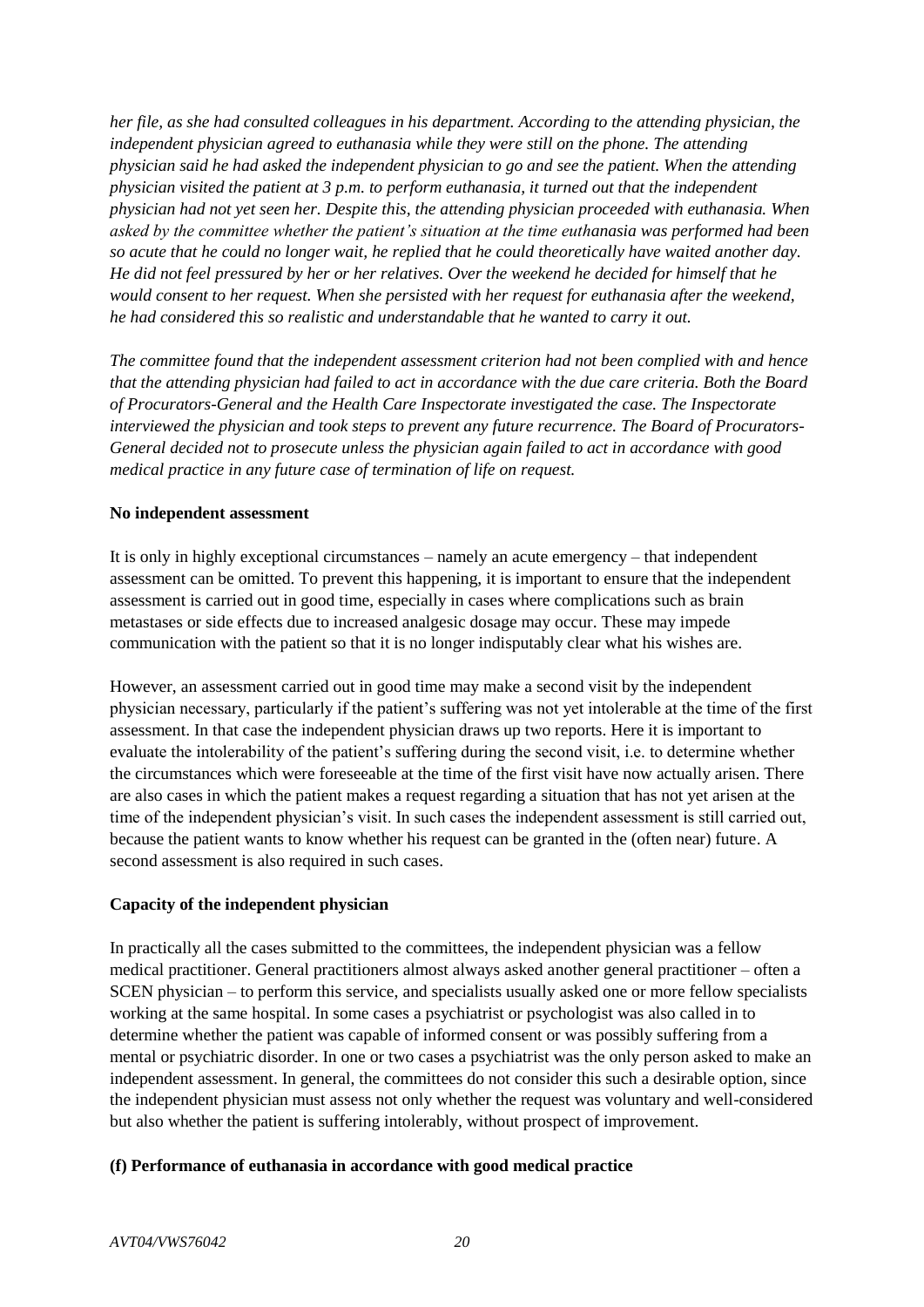In general, the requirement that the termination of life on request or assisted suicide must be performed in accordance with good medical practice presents few problems. In most cases the method and substances used are based on the 1998 advisory report by the Royal Dutch Society for the Advancement of Pharmacy, entitled *Toepassing en bereiding van euthanatica* ('Application and preparation of euthanatics').

The attending physician actively terminates the patient's life by administering the euthanatics to the patient, in most cases intravenously. Usually thiopental is administered intravenously to induce a coma; this is followed by a muscle relaxant such as pancuronium, atracurium, rocuronium or vecuronium. In some cases patients choose to take the euthanatics themselves. Legally speaking this is assisted suicide rather than termination of life. In that case the patient drinks a barbiturate potion.<sup>18</sup> Although the physician does not actually administer the euthanatics, but only supplies them, he must remain present while they are ingested. He must not leave the patient alone with the euthanatics. As the following case makes clear, some physicians are not sufficiently aware that in cases of assisted suicide the physician must remain in the patient's immediate vicinity while the potion is being ingested. This is because the patient occasionally vomits up the potion and the physician must then intervene actively after all. Furthermore, leaving such dangerous substances without medical supervision may pose a hazard to people other than the patient.

# **Case 9**

*A 78-year-old patient was diagnosed with a melanoma in his left eye, and three years later was also found to have lung, bone and brain metastases. There was no longer any prospect of recovery. The patient, a retired internist, refused chemotherapy in the light of his own professional knowledge and experience, but was given palliative radiotherapy as well as morphine and Dexamethasone. Despite this, he continued to suffer pain and nausea (with vomiting) and became increasingly bedridden and dependent. There was also a serious risk of paraplegia. The patient had repeatedly asked his attending physician to help him commit suicide. The independent physician who visited the patient concluded that all the due care criteria had been complied with.*

*The day before the patient died, the attending physician supplied the euthanatic to him and it was agreed that the patient would ingest it in the late afternoon or early evening of the next day. The physician would pay a visit late the next evening either to determine that the patient had died or to terminate the patient's life by intravenous administration of a euthanatic. The physician was available on his mobile phone the whole of that day and evening. The municipal pathologist was notified in advance of the patient's likely death. The committee found that the way in which the assisted suicide had taken place did not comply with the requirements laid down by the medical profession, and concluded that the life-terminating procedure had not been carried out in accordance with good medical practice. The committee concluded that the physician had not complied with the due care criteria, and forwarded this finding to the Board of Procurators-General and the Health Care Inspectorate. The Board of Procurators-General decided not to prosecute, and the Health Care Inspectorate interviewed the physician about what had taken place.*

# **4. Reporting**

Well-documented notification is of great importance in making a careful assessment, since the committees' review of the attending physician's action is primarily based on the written notification. In many cases a detailed standard report by the physician and an assessment report by the independent

<sup>&</sup>lt;sup>18</sup> Usually a 100-millilitre potion containing 9 grams of pentobarbital sodium or secobarbital sodium.